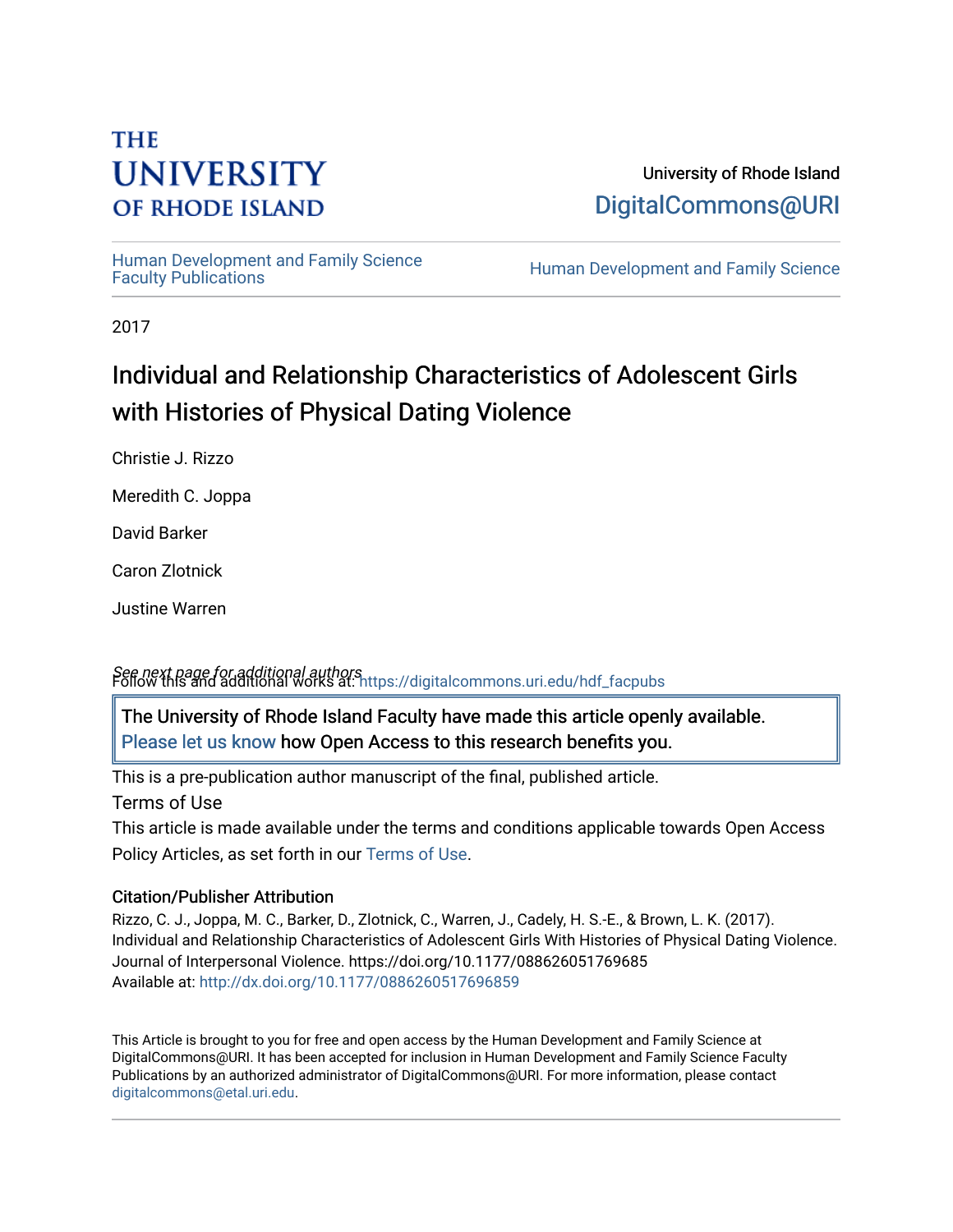#### Authors

Christie J. Rizzo, Meredith C. Joppa, David Barker, Caron Zlotnick, Justine Warren, Hans Saint-Eloi Cadely, and Larry K. Brown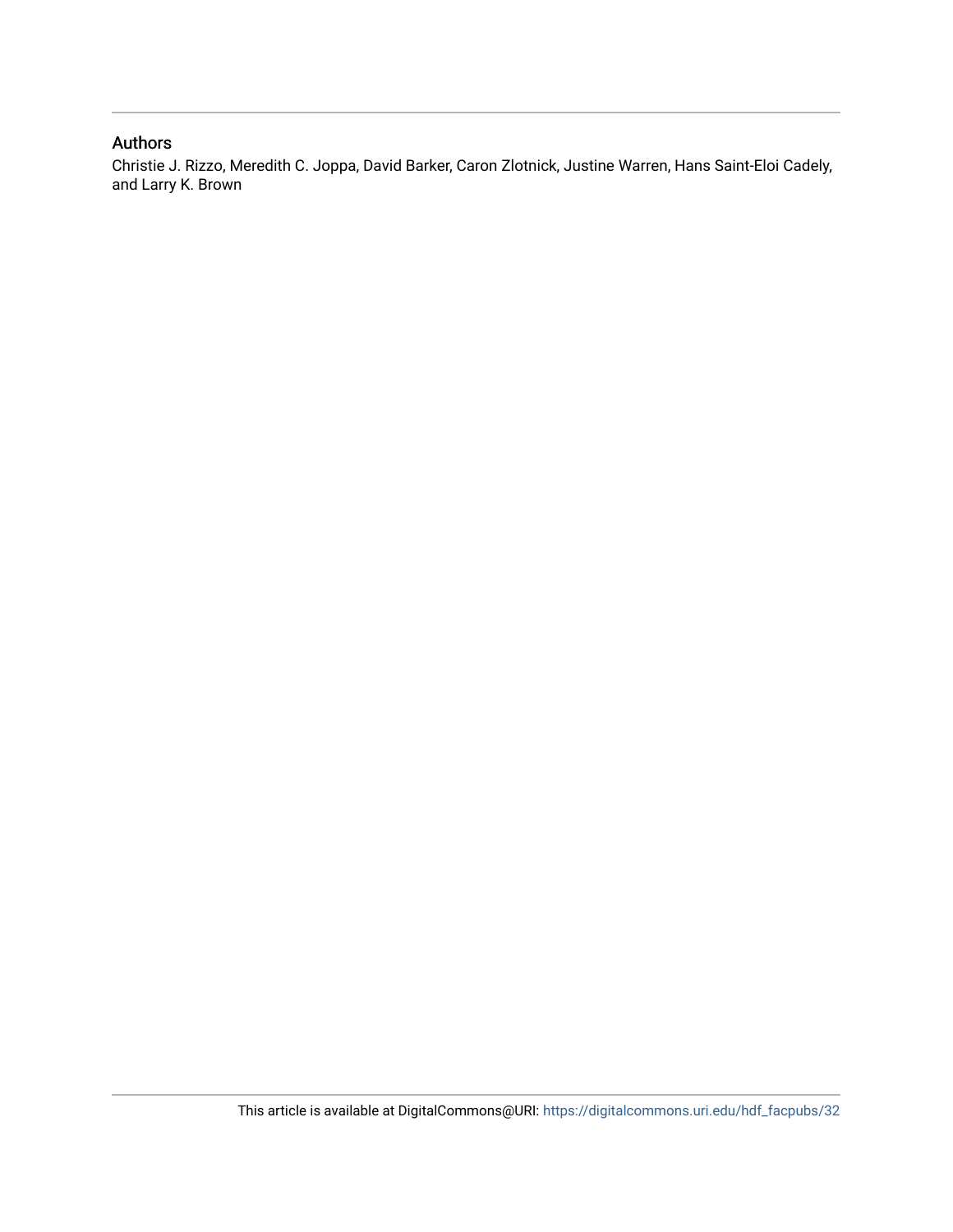Individual and Relationship Characteristics of Adolescent Girls with Histories of Physical Dating Violence

Christie J. Rizzo, Ph.D.<sup>a</sup>, Meredith C. Joppa, Ph.D.<sup>d</sup>, David Barker, Ph.D.<sup>b</sup>, Caron Zlotnick, Ph.D.<sup>c</sup>, Justine Warren, B.A.<sup>b</sup>, Hans Saint-Eloi Cadely, Ph.D.<sup>e</sup> and Larry K. Brown, M.D.<sup>b</sup>

<sup>a</sup> Department of Applied Psychology, Bouvé College of Health Sciences, Northeastern University, Boston, MA

<sup>b</sup> Bradley/Hasbro Children's Research Center/Rhode Island Hospital and the Warren Alpert Medical School of Brown University, Providence, RI

<sup>c</sup> Butler Hospital and the Warren Alpert Medical School of Brown University, Providence, RI

<sup>d</sup> Department of Psychology, Rowan University, Glassboro, NJ

<sup>e</sup> Department of Human Development and Family Studies, University of Rhode Island, Kingston, RI

Correspondence: Christie J. Rizzo, PhD, Department of Applied Psychology, Northeastern University, 306 Huntington Ave., Boston, MA 02115. Email: [c.rizzo@neu.edu](mailto:c.rizzo@neu.edu)

Word Count: 5,017; 25 pages, 2 tables, 1 figure

No financial disclosures were reported by the authors of this paper.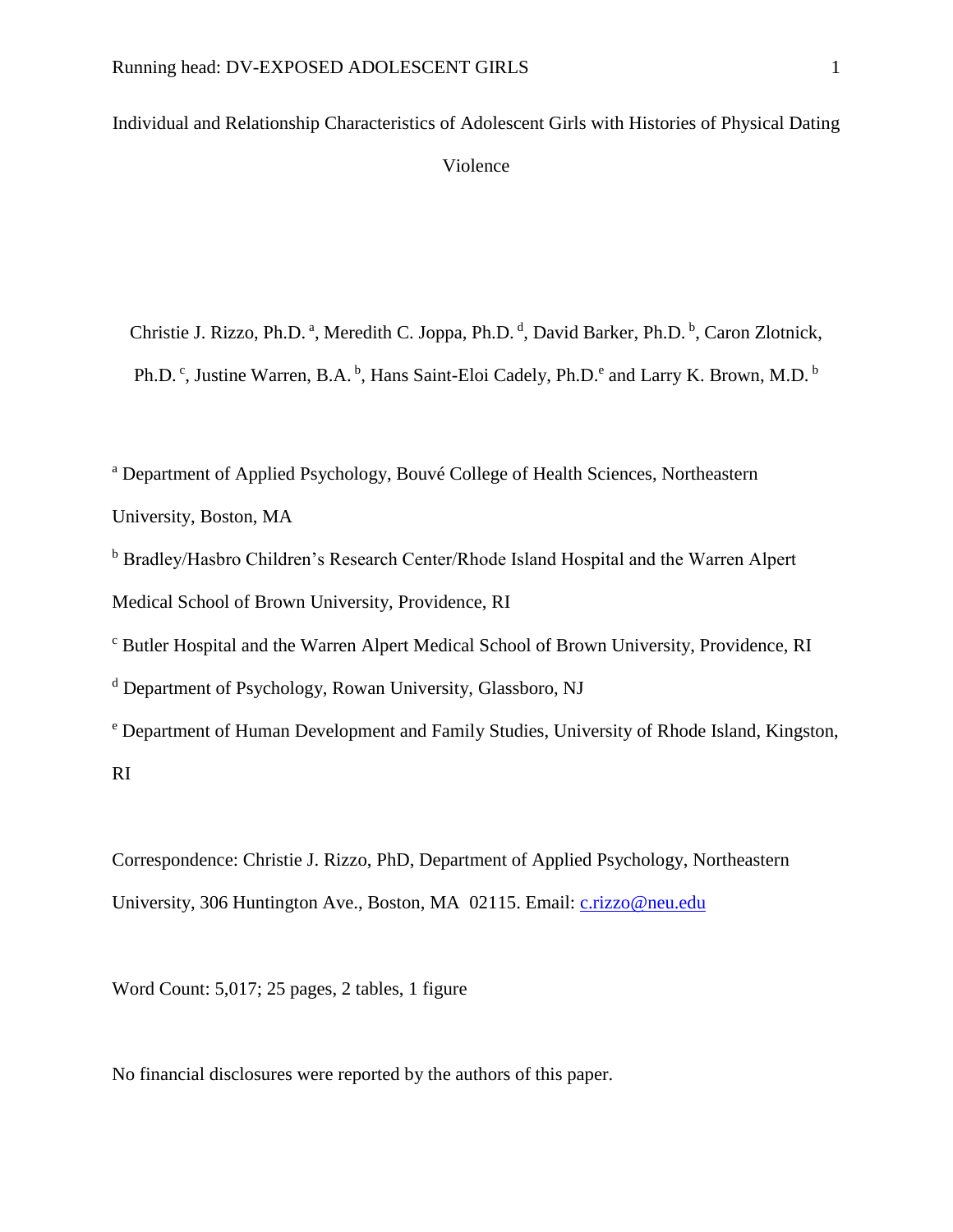Individual and Relationship Characteristics of Adolescent Girls with Histories of Physical Dating Violence

Adolescents may experience dating violence (DV) through forms of psychological (disparaging and/or controlling behaviors), physical (physically attacking one's partner), and/or sexual abuse (forced sexual contact towards one's romantic partner) (Wolfe et al., 2001). Over the past 15 years, mounting research has documented the high rates of DV and its associated negative outcomes. For instance, Silverman, Raj, Mucci, and Hathaway (2001) showed that approximately 20% of adolescent girls in their sample experienced physical and/or sexual abuse by their dating partner. Additionally, the Centers for Disease Control and Prevention (CDC) indicated that 9% of adolescents were victimized by physical DV within the 12 months before data collection (CDC, 2014). To date, many community and school-based studies have focused on identifying the correlates and predictors of DV to inform the development of primary prevention programs. Although studies have consistently reported both similar and higher rates of non-sexual DV for females compared to males, girls are more likely to fall victim to physical injury and experience psychological consequences from DV exposure (Archer, 2000, 2002). Hence the present study focuses on the characteristics of adolescent girls who were exposed to physical DV either as victims, perpetrators, or both. Existing population-based studies, where a subset of participants has experienced DV in the past year or over their lifetime, have largely focused on individual factors (i.e., DV attitudes, depression, and delinquency) and to a lesser extent relational factors (i.e., relationship length, break-up, sexual activity, condom self-efficacy, and sexual knowledge) that may relate to DV involvement. However no studies to date have used temporal assessment strategies, such as calendar methods, to examine how types of DV experiences relate to both individual and relational factors in the affected group. Additionally, it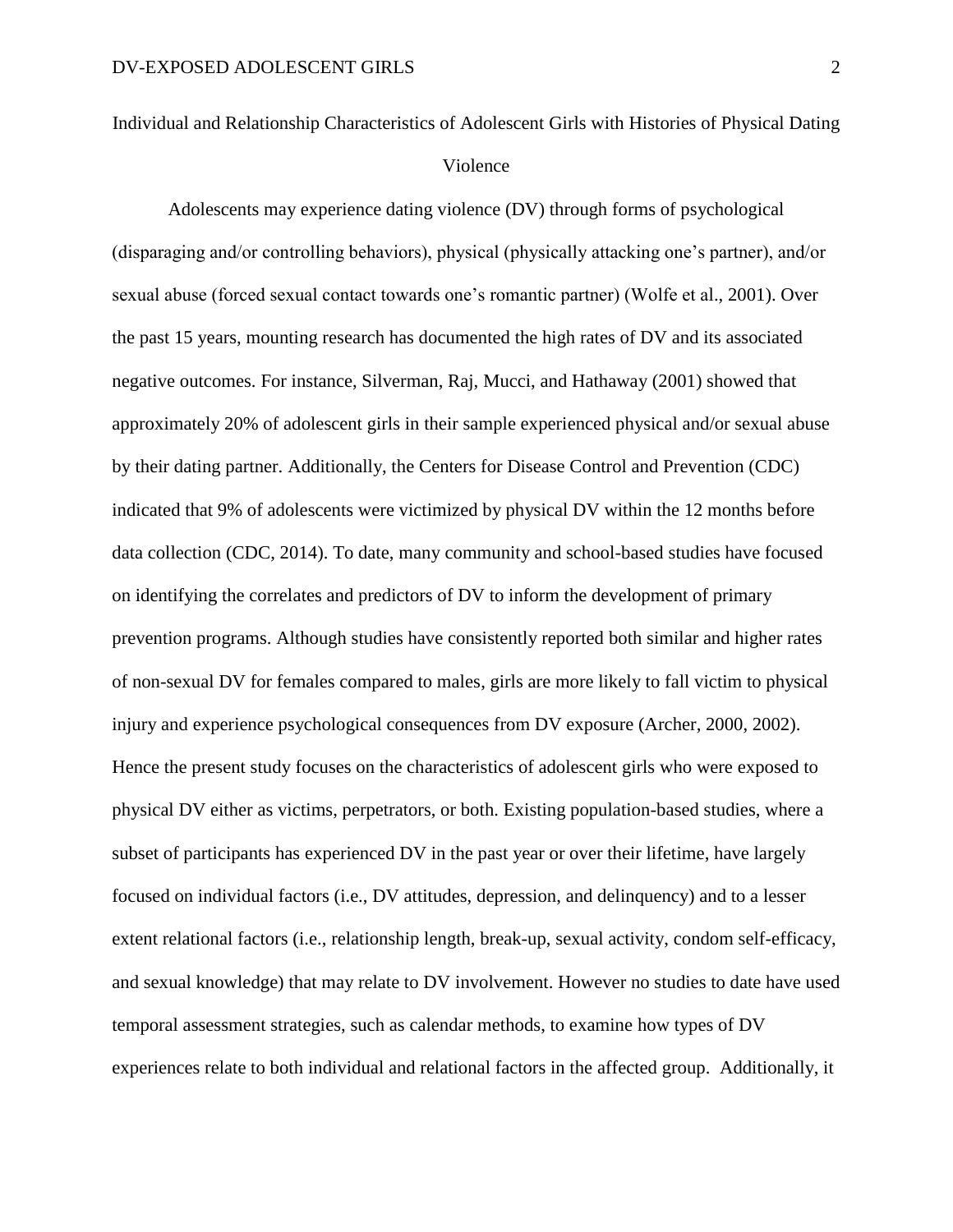is investigated whether the characteristics reported by adolescent girls with a history of DV differ based on the type of violence experienced (e.g., psychological vs. physical/sexual violence). Understanding these associations and may provide implications for prevention and intervention programs in order to more effectively reach adolescent girls actively involved in abusive relationships.

#### **Individual Characteristics**

The relationship between DV and acceptance of DV among adolescents and young adults is well-documented. Specifically, perpetrators and victims of DV are likely to justify the use of violence depending on the circumstance such as if one is challenged to a fight and/or humiliated by one's romantic partner (Brendgen, Vitaro, Tremblay, & Wanner, 2002; Foo & Margolin, 1995; Litcher & McCloskey, 2004; Miller, Gorman-Smith, Sullivan, Orpinas, & Simon, 2009; Orpinas, Hsieh, Song, Holland, & Nahapetyan, 2013; Williams, Connolly, Pepler, Craig, & Laporte, 2008). From a social-cognitive perspective (Bandura, 1978, 2001), aggression is a behavior learned from the benefits and consequences gained after its enactment. Within the context of romantic relationships, adolescents with a history of DV may continue their involvement in an aggressive relationship if acting out with such behaviors previously led to optimal outcomes for the perpetrator (e.g., the victim giving in to the perpetrator's demands). The victim may also learn that engagement in DV is an acceptable means of dealing with conflicts. Under this logic, adolescent girls in the present study are expected to endorse positive attitudes about the use of violence in romantic relationships. However since attitudes can change based on experience, it is examined whether the presence and type of DV is related to concurrent levels of DV acceptance.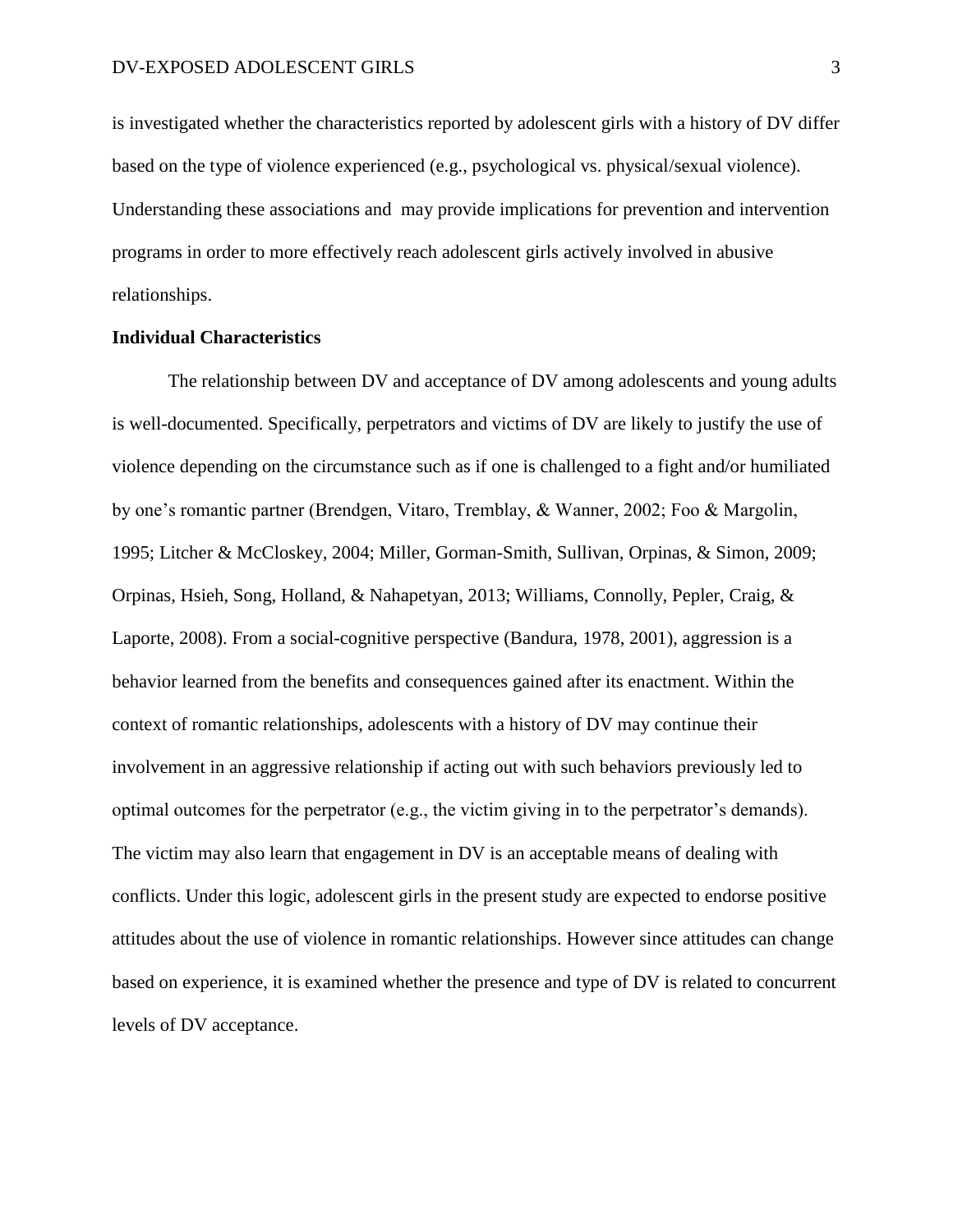Another aspect to consider is the role of depression among adolescents with a history of DV. Past studies suggest that levels of depressive symptoms are generally higher among adolescents who perpetrated and/or were victimized by dating aggression (Ackard & Neumark-Sztainer, 2002; Champion, Collins, Reyes, & Rivera, 2009; Chase, Treboux, & O'Leary, 2002; Exner-Cortens, Eckenrode, & Rothman, 2013; Rich, Gidycz, Warkentin, Loh, & Weiland, 2005). Social-cognitive models of depression generally suggest that negative interpersonal experiences and individuals' interpretations of these experiences can lead to depressive symptoms (Cicchetti & Schneider-Rosen, 1984; Rudolph & Hammen, 1999; Sroufe & Rutter, 1984). Although perceptions of experiences are not assessed in the present study, it can be argued that experiencing DV can be traumatic for adolescents and can understandably lead to negative interpretations about themselves and/or their relationships. Such interpretations can also contribute to feelings of depression. Reports of depression may also continue over time after initial exposure to DV. Sussex & Corcoran (2005) indicated that teen mothers in violent dating relationships reported higher levels of depression that were sustained even after relationship violence has ceased. Moreover, depression can also serve as a precipitant to DV exposure. For instance, a 5-year longitudinal study in high schools found that girls with more days in depressive episodes were more likely to suffer later psychological and physical abuse victimization by boyfriends over the follow-up period (Rao, Hammen, & Daley, 1999). Although the contribution of prior DV experiences were not accounted for, the authors note that depression was likely both a contributor and an outcome of the relationship problems. In a prospective study of adolescent females, depressive symptomatology yielded an 86% greater likelihood of physical abuse victimization by an intimate partner 5 years later (Lehrer, Buka, Gortmaker, & Shrier, 2006). These findings remained significant when childhood physical and sexual abuse as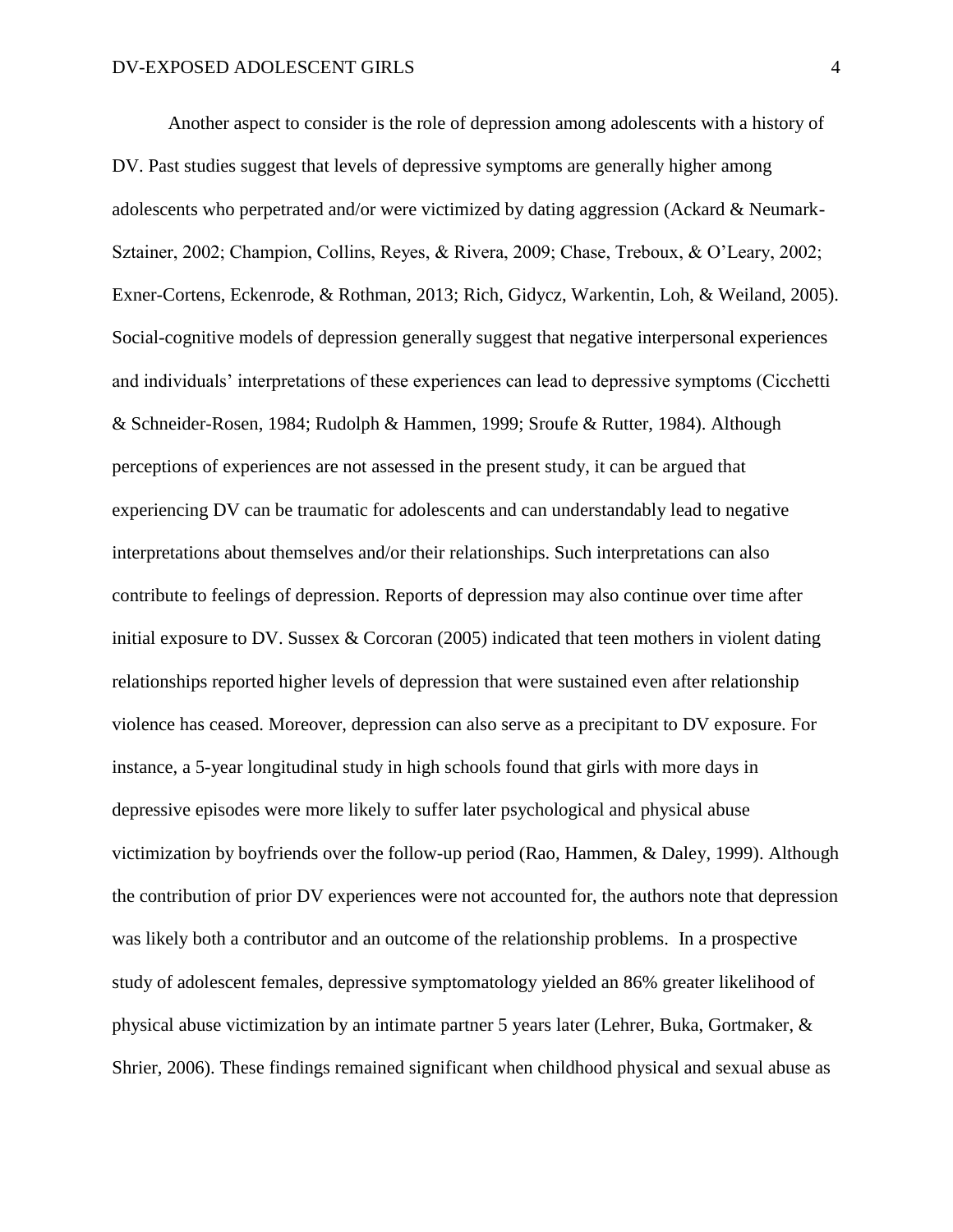well as prior dating violence experiences were controlled. Elevated depression among adolescent girls has also been found to predict violence perpetration toward their dating partners (Capaldi  $\&$ Crosby, 1997; McCloskey & Lichter, 2003). Thus, adolescent girls' depression appears to be an important individual-level risk factor for DV perpetration, as well as both a risk and consequence of DV victimization. Since depression is episodic in nature, the presence and type of DV may relate to concurrent levels of depressive symptoms.

It is also possible for adolescents with a history of DV to have a history of deviant behaviors. Deviant behaviors (i.e., delinquent acts involving aggression) can best be described as behaviors that can cause psychological and/or physical harm to adolescents' well-being (Vézina et al., 2011). According to problem-behavior theory (PBT), deviant behaviors may covary across domains and therefore should be regarded as a constellation of risk behaviors as opposed to being investigated as specific conduct problems perpetrated in a particular context (Jessor, 1991). From this perspective, it may be argued that DV perpetration, when not enacted as self-defense, is a type of aggressive delinquency that ought to be examined along with other forms of deviant behaviors. In support of this logic, past studies suggest that adolescents who perpetrate and/or are victimized by physical DV are likely to engage in various forms of delinquent behaviors involving aggression ranging from carrying a weapon to perpetrating physical violence toward a peer (Brendgen et al., 2002; Chiodo et al., 2012; Ozer, Tschann, Pasch, & Flores, 2004; Simons, Lin, & Gordon, 1998; Vézina et al., 2011; Williams et al., 2008). Additionally, Williams and colleagues (2008) indicated that adolescents who possess attitudes that are accepting of aggression may follow a "delinquency trajectory" whereby aggressive behaviors in romantic relationships are on-going and co-occur with aggressive behaviors in other contexts. Therefore, delinquent acts involving aggression are expected to serve as a characteristic for adolescent girls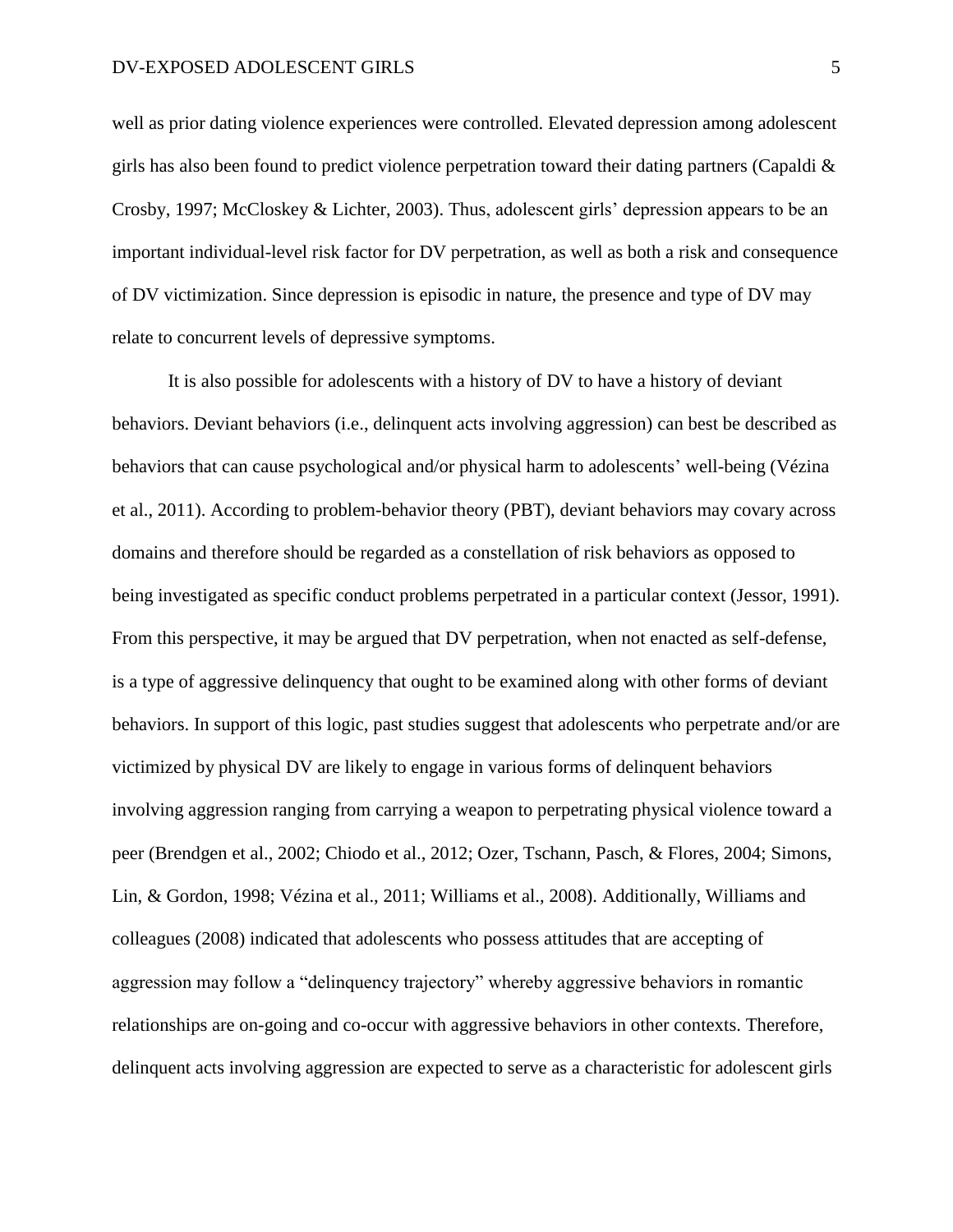previously involved in an aggressive relationship. It is also examined whether the type of DV experienced is related to active delinquent behaviors.

#### **Relational Characteristics**

Findings from the CDC (2008) reveal that female victims of intimate partner violence have a 3-fold increased risk for HIV or sexually transmitted infections (STIs). Previous studies of intimate partner violence among adults have found a significant association between violence victimization and exposure to sexual risk behavior (Eby, 1995; Wingood & DiClemente, 2000). Emerging research has also revealed a significant relation between dating violence and sexual risk behaviors in adolescence (see Teitelman, Dichter, Cederbaum, & Campbell, 2007 for a review). Among adolescent girls, DV contributes to several HIV sexual risk behaviors including condom non-use, having multiple partners, and alcohol use prior to sexual encounters (Wingood, DiClimente, McCree, Harrington & Davies, 2001; Roberts, Auinger, & Klein, 2005; Silverman et al., 2001). A number of investigators have found physical dating violence to be associated with the failure to use a condom during the most recent sex (Wingood, DiClimente, McCree, Harrington & Davies, 2001), as well as inconsistent condom use (Roberts, Auinger, & Klein, 2005). In one investigation, verbal abuse was found associated with decreased condom use (Silverman et al., 2001). Silverman and colleagues also found physical DV victimization to be associated with an increased risk for pregnancy and younger age of first intercourse. The link between DV exposure and sexual risk behavior has important health implications for adolescents, particularly females; 1 in 4 sexually active adolescent females have a sexually transmitted disease, such as chlamydia or human papillomavirus (HPV) (Forhan, Gottlieb, Sternberg, Datta, McQuillan, et al., 2009). The disproportionately high rates of sexually transmitted infections (STIs) among adolescent girls are important because the presence of STIs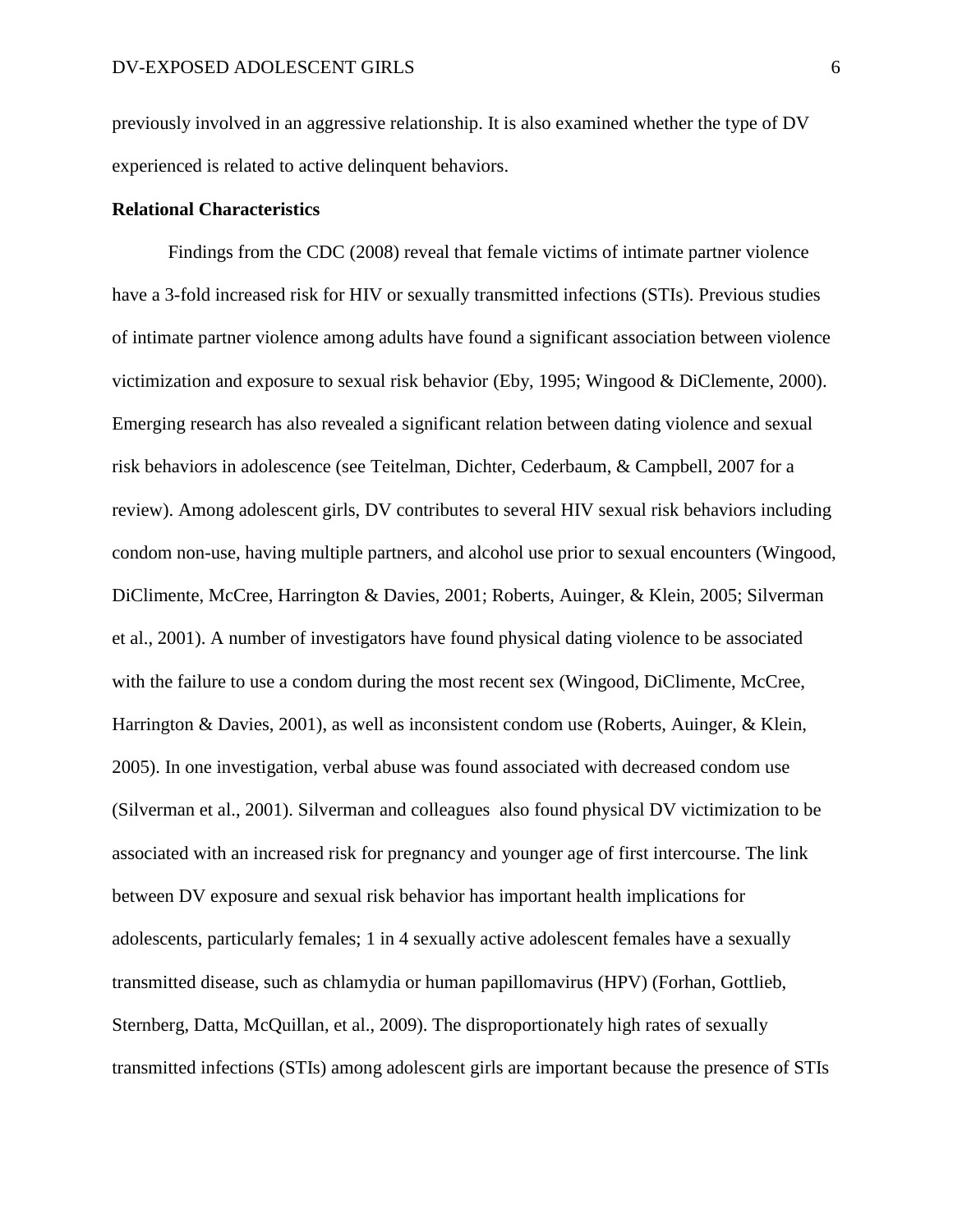is known to facilitate HIV transmission. Despite the public health significance of these associations, relatedly little is known about the sexual knowledge and attitudes of DV-exposed girls. Studies of other high-risk groups of adolescents have found relatively low levels of HIV knowledge coupled with low self-efficacy to negotiate condom use with their dating partner (Brown et al., 2014; Wingood et al., 2001). Thus, a goal of the current study is to characterize rates of sexual activity, unprotected sex, HIV knowledge and self-efficacy for condom use among this selected sample of DV exposed girls and to determine if sex-related attitudes, knowledge and behavior relate to DV experiences.

Like sexual behavior, relationship structure is another important characteristic of dating partnerships that may be different for DV-exposed girls and linked with acute DV experiences. Given the typical short length of adolescent romantic relationships (Carver, Joyner, & Udry, 2003; Connolly & McIsaac, 2009), it is critical to understand the influence of change in dating partner on adolescent DV. If the relationship is violent, a longer partnership may lead to a continuation of DV, and may even increase the likelihood of more severe violence due to an increased opportunity for such behaviors to take place. Also, the amplified intensity and intimacy that emerges in a long-term partnership could lead to more violence. In accordance with systems theory, violence can become a normative pattern among couples who remain together after the first occurrence of such behaviors (Giles-Sims, 1983). However, a relationship break-up may disrupt such a pattern which in turn can lead to change in the behaviors enacted within the relationship (Whitchurch & Constantine, 1993). Stability in physical DV (perpetration and victimization) has been shown among adolescent (Fritz & Slep, 2009; Giordano, Soto, Manning, & Longmore, 2010; O'Leary & Slep, 2003) and young adult couples (Capaldi, Shortt, & Crosby, 2003) who remain with the same romantic partner over time. Capaldi and colleagues also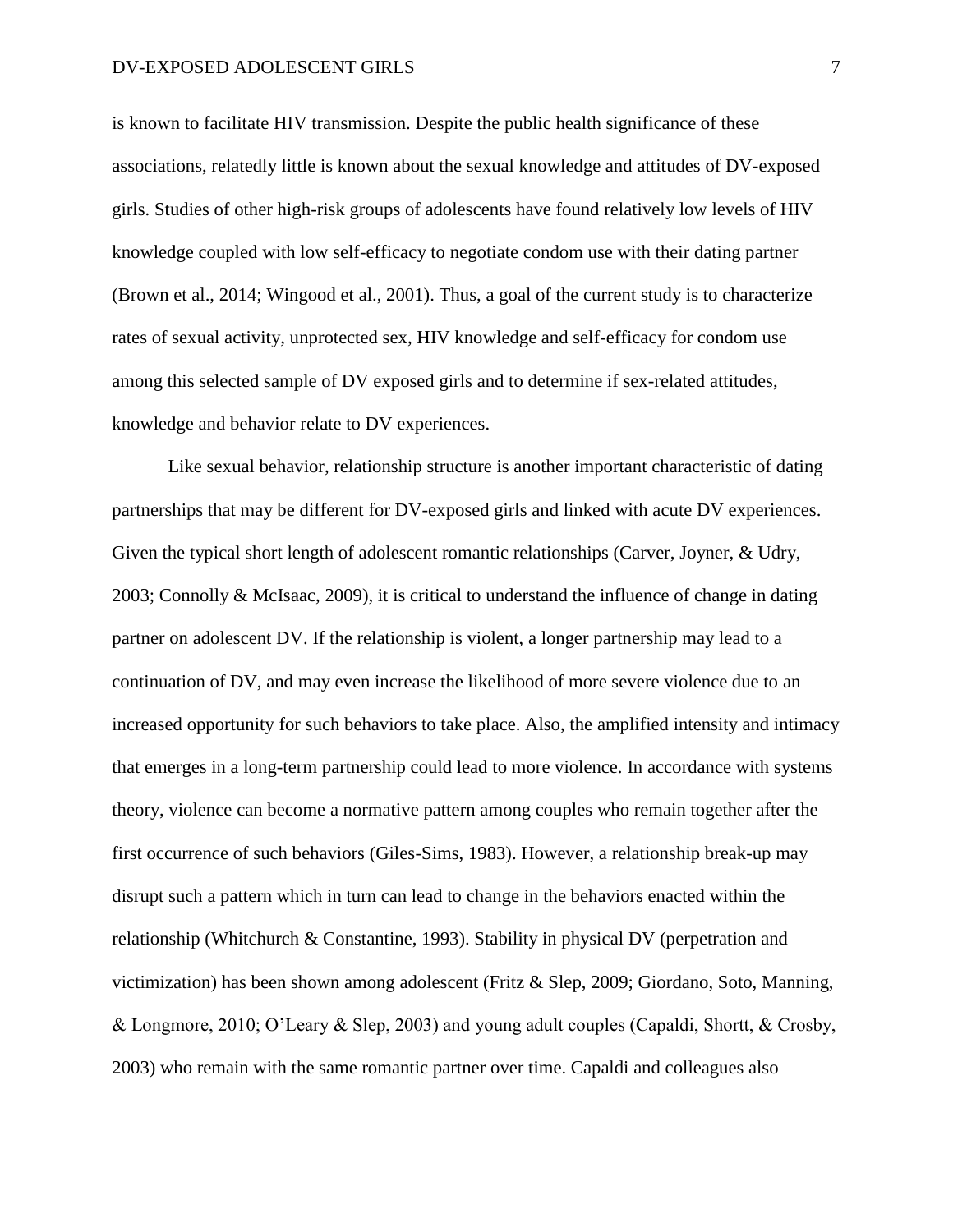showed an increase in perpetrating physical aggression among young men who stayed with the same romantic partner across a two-year interval. Therefore, relationship stability is expected to serve as an important relational characteristic among adolescent girls previously exposed to DV. Since more time with a dating partner creates increased opportunities for coercive relationships to become physically violent, it is also expected that physical violence will be associated with more days in that relationship.

One factor that has greatly reduced researchers' ability to examine the actual length of violent dating relationships has been the reliance on survey methods that aggregate the frequency of violence experienced over a particular timeframe (often past year or lifetime). For example, the most widely used instrument for the estimation of the prevalence and incidence of dating violence is the *Conflict in Adolescent Dating Relationships Inventory* (CADRI; Wolfe et al., 2003). The CADRI measures victimization and perpetration behaviors in conflict situations during the past year. Adolescents must aggregate their experiences both over time and across partners to generate an estimate of frequency. As a result, the timing of abuse experiences cannot be discerned, nor can the presence of abuse in one versus multiple relationships. Details regarding the timing of violent experiences (on what days and when) could provide valuable information about factors that might be related to the occurrence of dating violence (Fals-Stewart, Birchler, & Kelley, 2003). Thus in the current study participants were to complete the CADRI for each of up to three dating partners in the past 90 days. Then an adapted Timeline Followback (TLFB) interview was administered to document the exact timing of each individual dating relationships, including break-ups and concurrency. This approach will allow us to combine partner-specific DV information from the CADRI with partner-specific temporal data from the TLFB to establish which relationships were actively violent.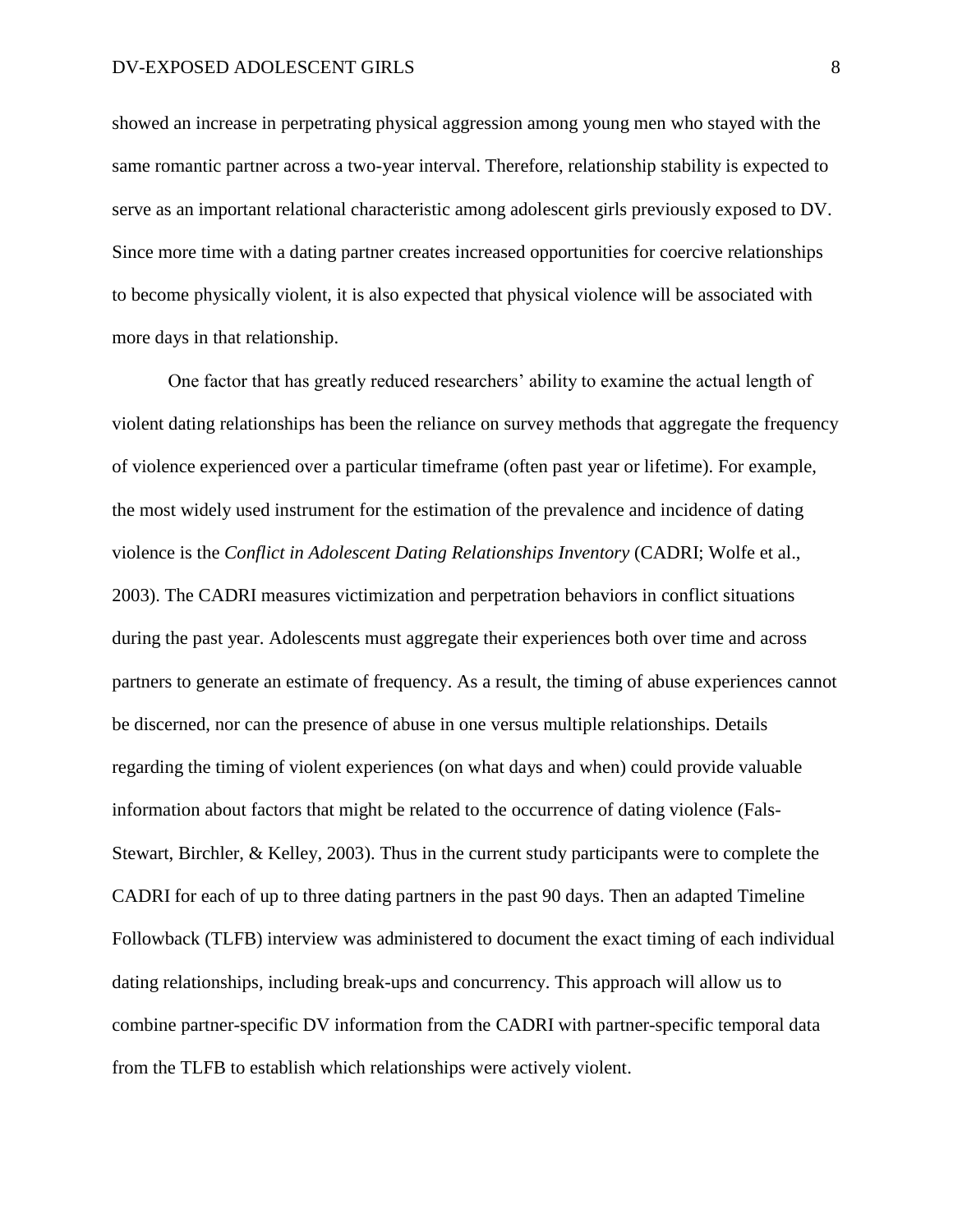In summary, the present study builds on the current literature by examining the individual (acceptance of DV, depression, and delinquency) and relational (length, break-ups, sexual activity, condom self-efficacy, and sexual knowledge) characteristics of adolescent girls with a history of physical DV perpetration and/or victimization. We aim to fill a gap in the existing literature by utilizing partner-specific, temporal data to explore links between these factors and acute DV experiences. The noted above characteristics will be examined for perpetration and victimization combined as mutual violence is common among adolescents (Ackard & Neumark-Sztainer, 2002; Cano, Avery-Leaf, Cascardi, & O'Leary, 1998; Connolly, Friedlander, Pepler, Craig, & Laporte, 2010; Exner-Cortens et al., 2013; O'Leary & Slep, 2003). Furthermore, there is reason to believe that the experience of verbal abuse and controlling behaviors (i.e. psychological abuse) when unaccompanied by physical or sexual violence may be qualitatively different than concurrent psychological, physical, and sexual abuse (Jouriles, Garrido, Rosenfield, & McDonald, 2009; Silverman et al., 2001). Indeed, these forms of DV are associated with their own set of negative psychosocial outcomes (Holt & Espelage, 2005; Lawrence, Yoon, Langer, & Ro, 2009; Silverman et al.). We therefore plan to examine relationships with psychological and physical/sexual abuse separately. Lastly, analyses will be compared across race and SES given that minority adolescents and adolescents from lower SES backgrounds have been found more likely to be involved in an aggressive relationship (Aldarondo & Sugarman, 1996; Caetano, Field, Ramisetty-Mikler, & McGrath, 2005; Holt & Espelage, 2005; O'Keefe, 1998).

#### **METHOD**

#### **Participants & Procedures**

Data were collected as part of a randomized controlled trial designed to evaluate the efficacy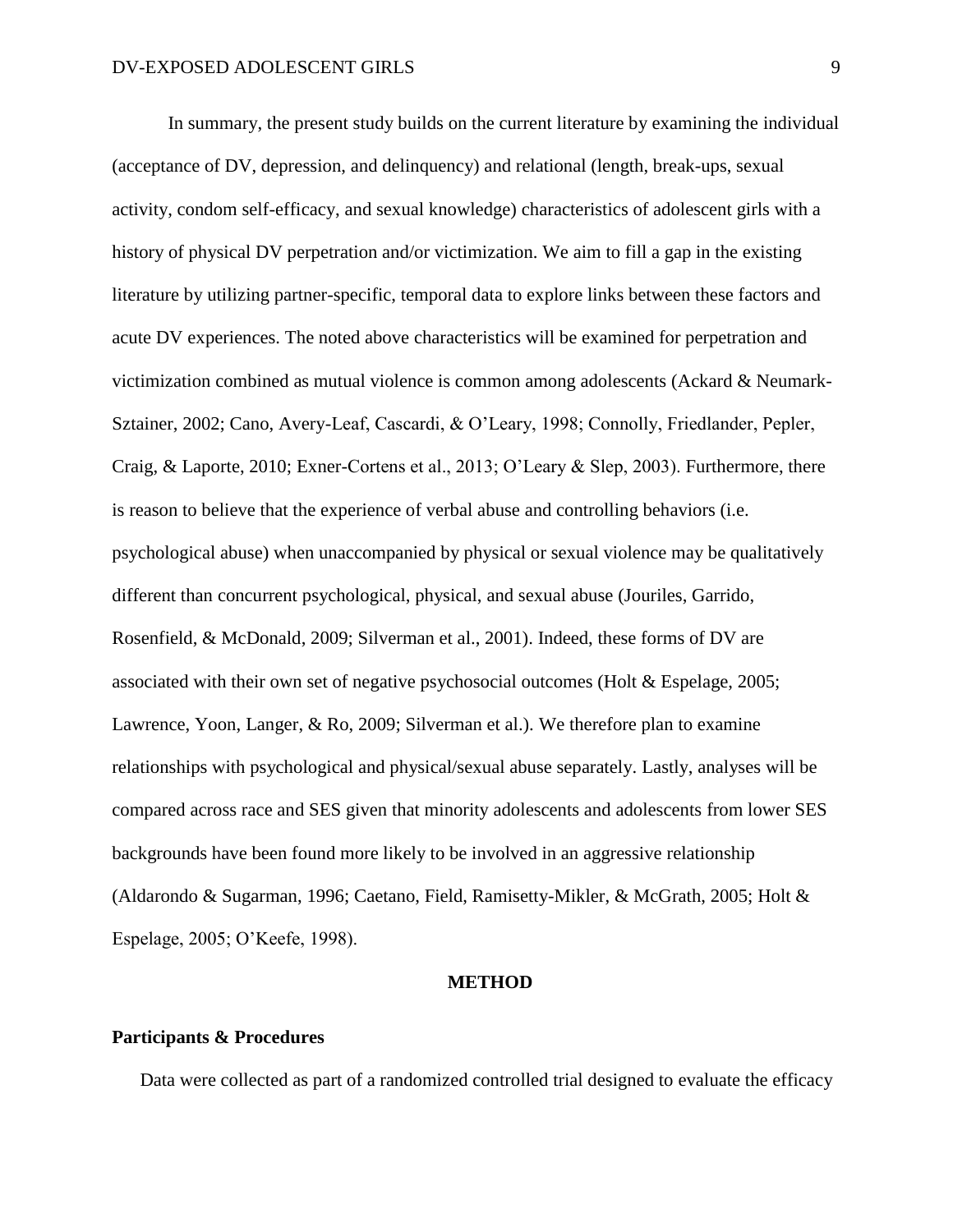of an intervention to reduce dating violence and sexual risk behaviors among adolescents with histories of physical dating violence perpetration and/or victimization (Project Date SMART). Although the participants were followed over time, only the baseline data were used for the current study.

Female high-school students ( $n = 655$ ) were approached during their health and physical education classes. Teens were given a presentation regarding the study and were provided with parental consent forms that gave permission to complete a screening questionnaire at school. Confidential drop boxes were placed in the high schools for students to return completed consent forms. Students were compensated \$5 for returning the consent forms, regardless of their parent's decision regarding participation. Participants who returned parental consent forms indicating permission to be screened were assessed for lifetime physical abuse perpetration and victimization utilizing items from the *Conflict in Adolescent Relationships Inventory* (CADRI) (Wolfe et al., 2001) in order to determine eligibility. Youth who screened positive for a history of physical DV perpetration or victimization were contacted by phone and offered the opportunity to enroll in the study. Parental consent for participation in the full study, separate from the screening consent, was obtained once the teen expressed interest in participating. Once informed consent was obtained, participants' completed a survey, administered using audio computer-assisted structured interviews (ACASI) on laptop computers. The teen assessment also included a timeline follow-back interview with a trained research assistant to track DV and sexual behavior. Teens received \$20 for completing the assessment.

The self-report surveys administered did not gather adequate information to establish whether or not any participant was at imminent risk of life-threatening dating violence; however all families were aware that if any teen spontaneously shared information during the assessment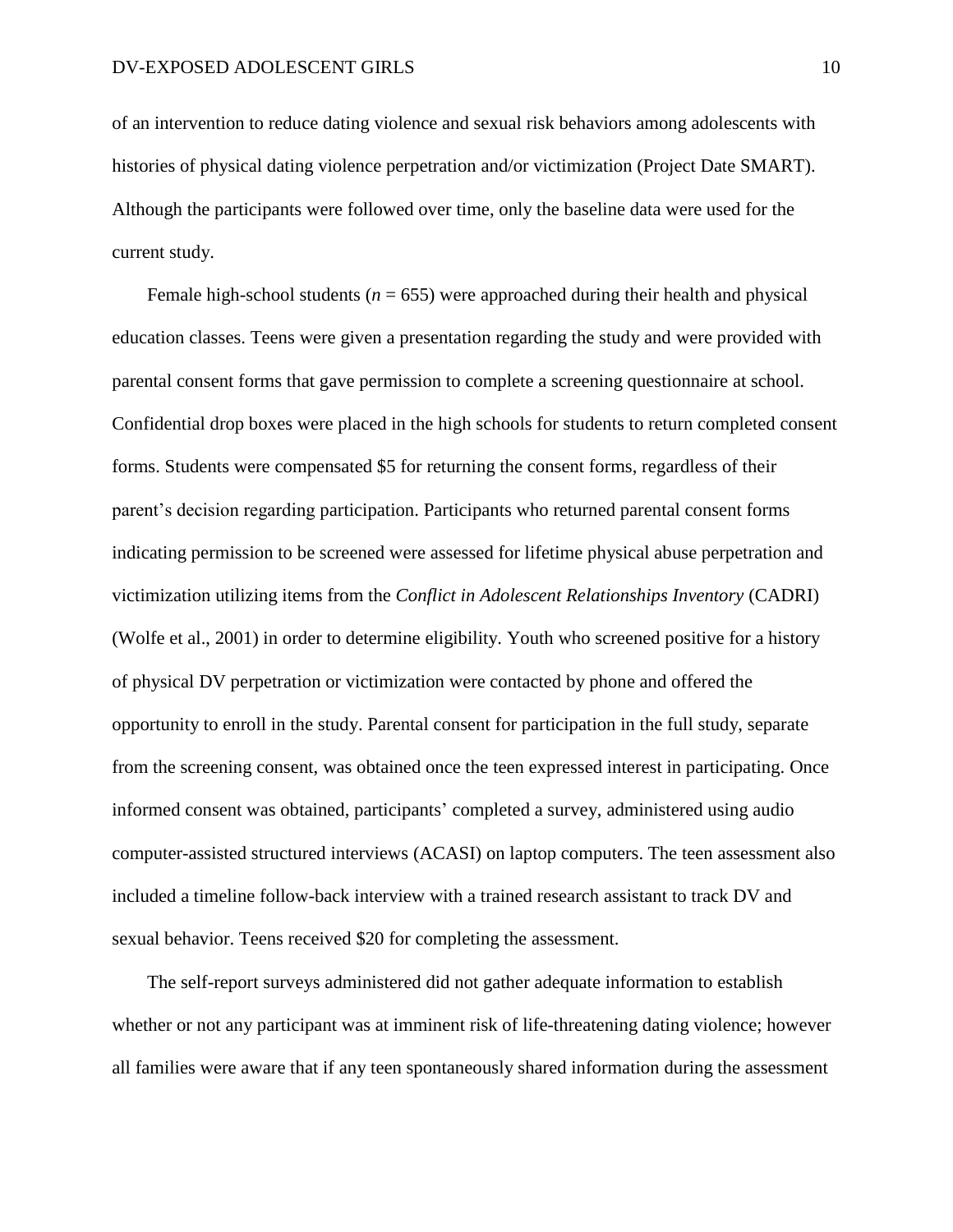interviews or group sessions which indicated that the teen was at imminent risk of lifethreatening dating violence (e.g., threat made on their life), that information would be immediately shared with the teen's parent or guardian. This procedure was explained in full to families prior to obtaining their consent to participate. Furthermore, this study was approved by the affiliated Hospital Institutional Review Boards.

The participants include female high-school students (ages 14-17) enrolled in five public high schools in the urban areas surrounding Providence, Rhode Island. The average age of participants at baseline was 15.75 years (*SD* = .94). During the three-year recruitment period, 358 girls were screened for a history of physical DV perpetration or victimization. Of those, 144 were found eligible to participate in the study based on their history of physical DV and 109 ultimately participated. Self-reported ethnicity and race among the sample was 50% Hispanic; 35% African American, 22% White, 8% American Indian, and 3% Asian; participants were able to endorse multiple options for race and ethnicity. Regarding family structure, 96% reported having a mother figure at home and 62% reported having a father figure at home. Participants reported on their eligibility for free or reduced-price school lunch, which was examined as a measure of socioeconomic status; 81% reported that they currently qualified for free or reducedprice lunch.

#### **Measures**

The screening survey gathered data on lifetime experiences. All other measures assessed solely the past 90 days.

#### **Individual Characteristics**

*Acceptance of Couple Violence Questionnaire* (ACV; Foshee, Fothergill, & Stuart, 1992). This questionnaire was developed to assess beliefs and attitudes about couple violence among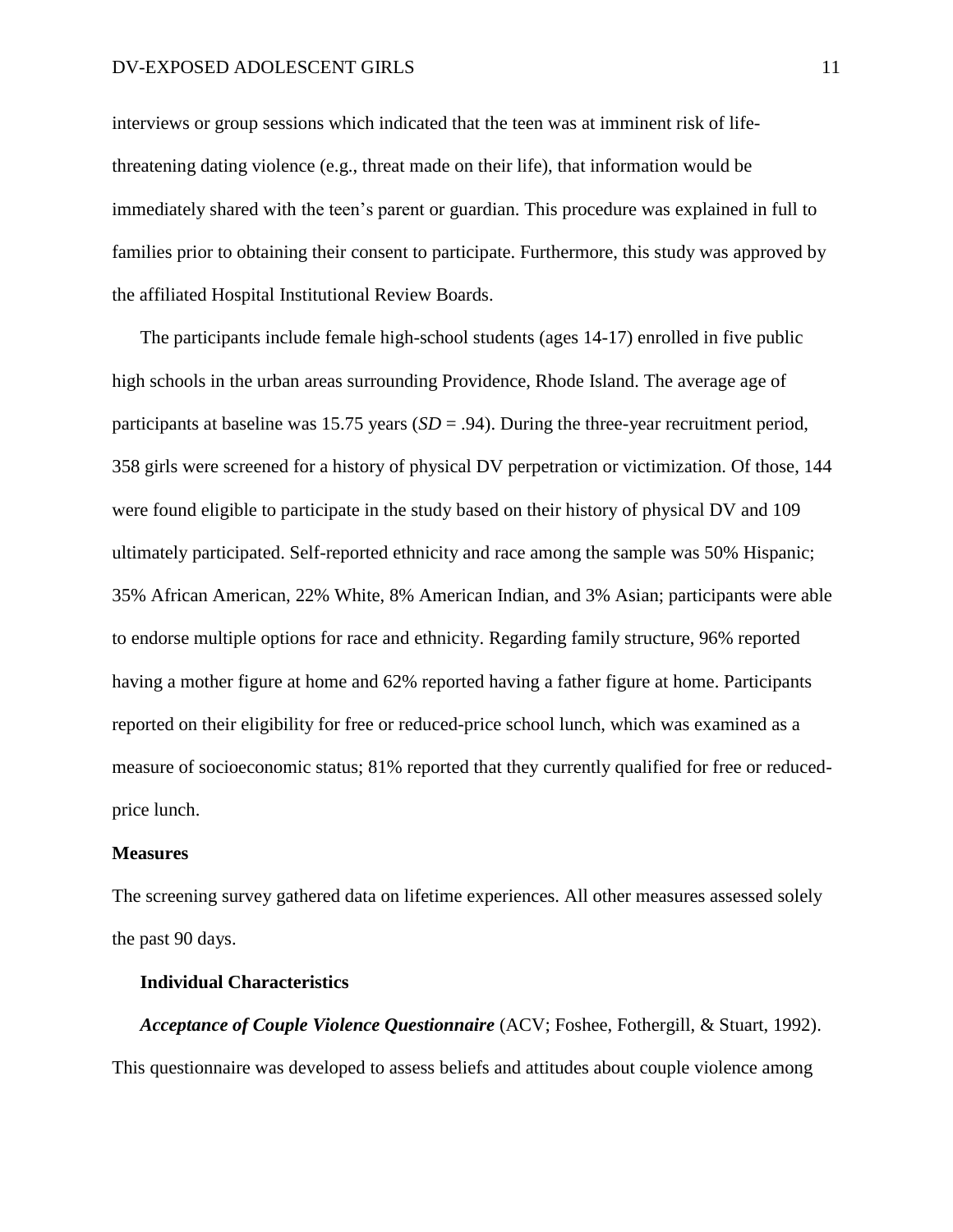adolescents and has been validated in longitudinal studies of adolescent dating violence behavior (Foshee, Fothergill, & Stuart, 1992). Participants rated how much they agree with a series of statements about DV on a scale from 1 (*strongly disagree*) to 4 (*strongly agree*), with higher scores indicating greater acceptance of couple violence. A mean ACV score for acceptance of general dating violence was computed for each participant by averaging across the 11 items. Internal consistency for this measure was excellent (Cronbach's  $\alpha = .90$ ).

*The Beck Depression Inventory – II* (BDI-II; Beck, Steer, & Brown, 1996)*.* The BDI-II is a 27-item self-report instrument intended to assess the existence and severity of symptoms of depression during the most severe lifetime episode, according to the American Psychiatric Association's Diagnostic and Statistical Manual of Mental Disorders Fourth Edition (DSM-IV) (APA, 2000). The BDI-II has shown excellent internal consistency ( $\alpha$ = .93 for the college students) and validity. In the present study, scores on each BDI item were summed to create a total score.

*Shortened Peer Delinquency Scale* (SPDS; Moffitt & Silva, 1988). The SPDS is a selfreport questionnaire that includes 16 items covering a range of deviant acts (e.g. running away, stealing). Participants were asked to rate the frequency of their engagement in each deviant act in the past 3 months on a scale of 0 ("never"), 1 ("once or twice") or two ("three or more times"). Internal consistency is good ( $\alpha$  = .86) Moffitt & Silva, 1988). In the present study, we computed a count for number of aggressive delinquent behaviors endorsed by each participant from the following five items: getting in a physical fight, beating someone up, bringing a knife or razor to school, bringing a gun to school, and bringing a bat or stick to school to use as a weapon.

#### **Relationship Characteristics**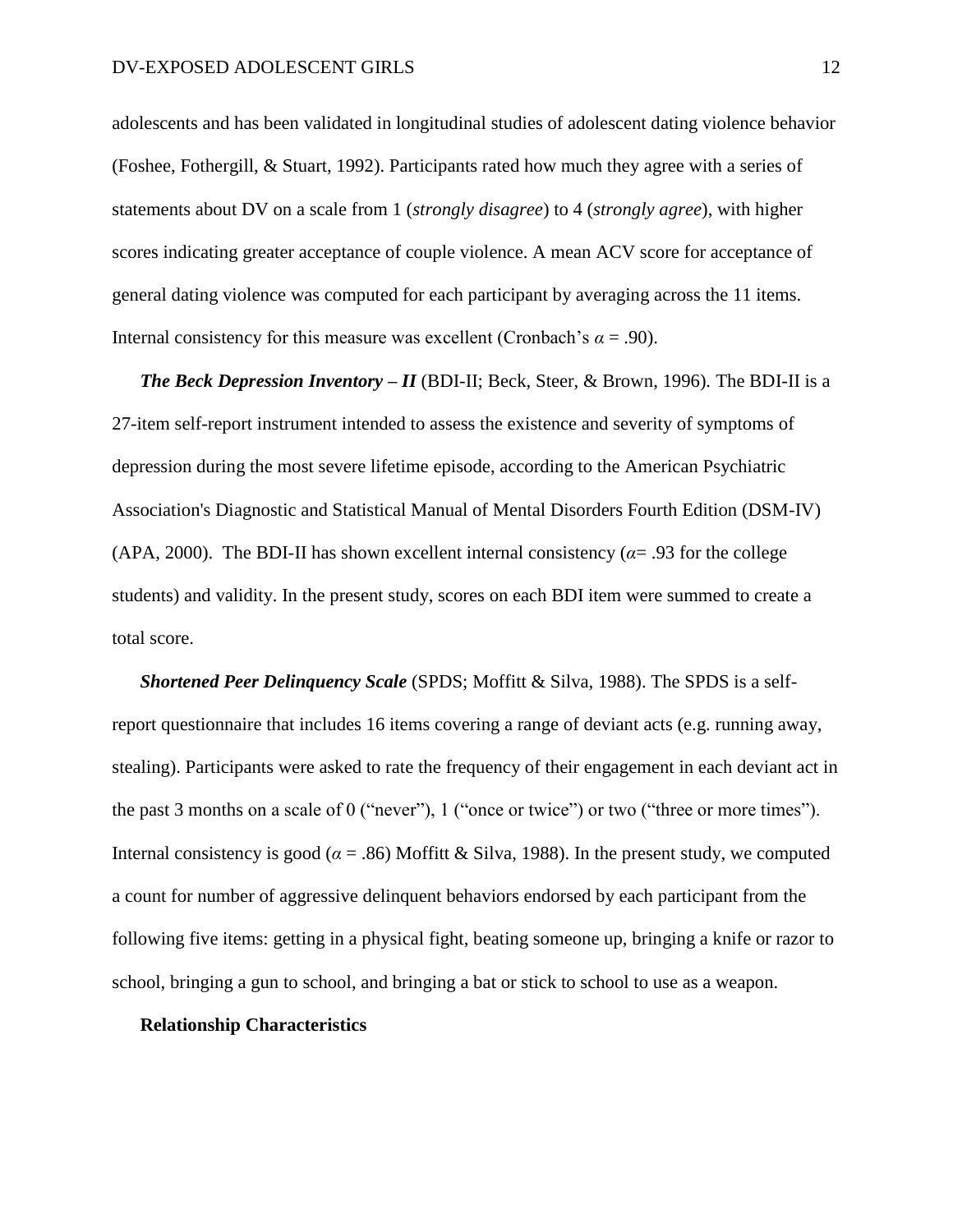For all surveys gathering information on romantic partners, the term partner was defined broadly as "a boyfriend/girlfriend, sexual partner, or someone you are going out with. You could be committed to this person (dating only them) or you could be in an open relationship where you are dating other people."

*Conflict in Adolescent Dating Relationships Inventory***.** The CADRI (Wolfe et al., 2001) is a 35-item measure completed by teens in reference to actual conflict or disagreement with a current or recent dating partner. It assesses abuse perpetration and victimization. Each question is asked twice, first in relation to perpetration, then in relation to victimization. The CADRI has strong internal consistency (total  $\alpha = .83$ ) and 2-week test retest reliability,  $r = .68$ ,  $p < .01$ (Wolfe et al., 2001), as well as acceptable partner agreement ( $r = .64$ ,  $p < .01$ ) on the basis of 35 couples (Wolfe et al., 2003). At screening, the CADRI was utilized to assess lifetime physical DV perpetration and victimization. For the full study, participants were asked to complete the CADRI for each of up to three separate partners (identified by their initials) over the past 3 months. Partner initials were then matched with initials from the TLFB-DV.

*Timeline FollowBack-Dating Violence* (TLFB-DV). The TLFB-DV is a semi-structured calendar-based interview method for assessing recent relationship violence. The interview was adapted for this project based on the TLFB-Spousal Violence version developed by Fals-Stewart and colleagues (2003). The TLFB-DV was administered by a trained research staff member. Participants were asked to retrospectively describe their recent DV and sex history over the past 90 days. Fals-Stewart et al. (2003) reported excellent test-retest reliability (intraclass correlations 0.91–1.0) and evidence for both concurrent and discriminant validity.

For the current study, the TLFB was used to measure the number of days each participant was engaged in a romantic relationship during the 90 days prior to the baseline assessment. Each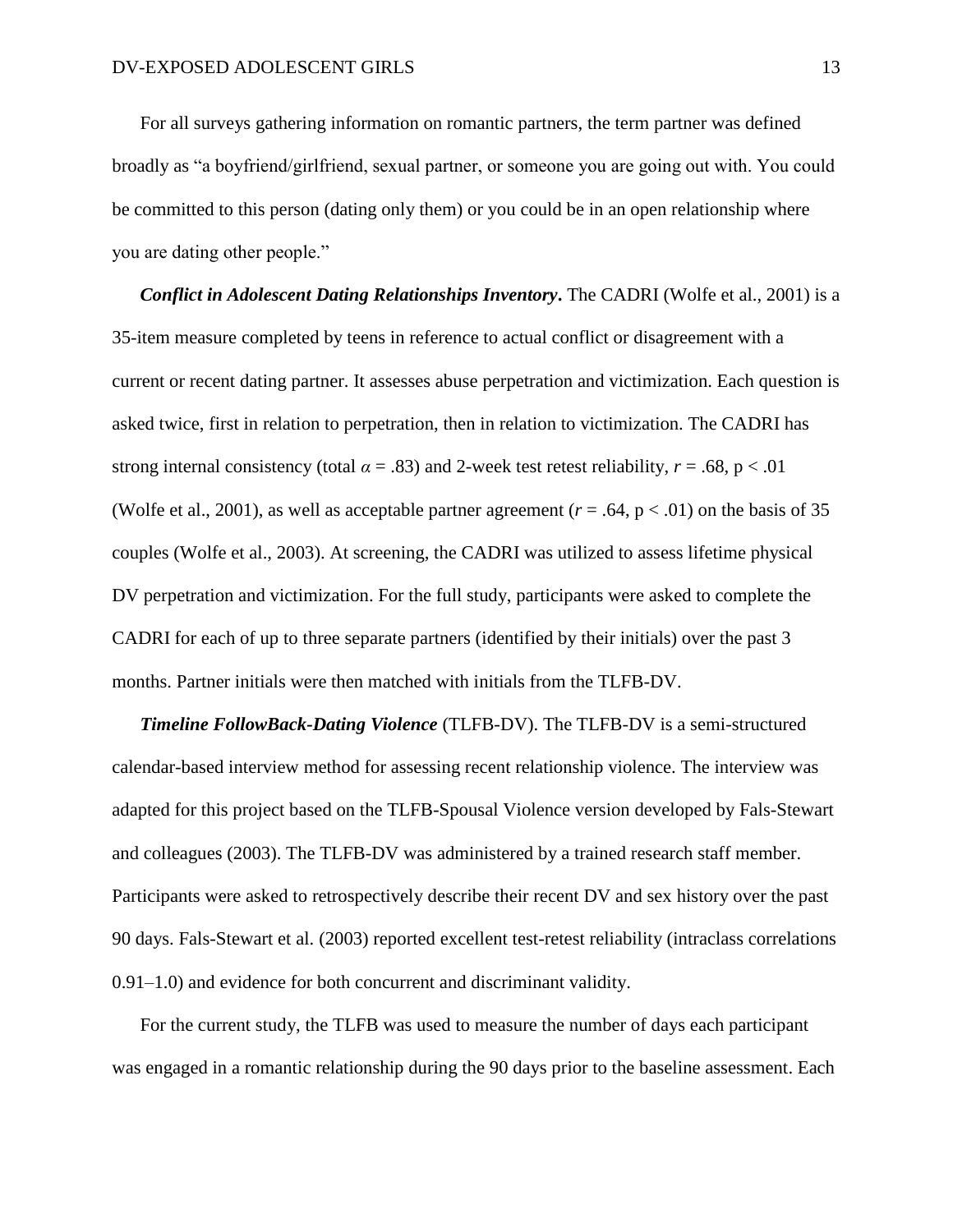partner was identified by initials so that the exact number of days with that partner could be summed. In addition, specific dates for *break-ups* with a specific partner, *initiation* of a relationship with a new partner, *concurrent* relationships with multiple partners and *re-initiation* of a relationship with a previous partner were gathered. Using these dates, we derived the length of each participant's relationship with each partner and the duration and number of break-ups in each relationship during the 90-day TLFB window.

*The Adolescent Risk Behavior Assessment* (ARBA; Donenberg, Emerson, Bryant, Wilson, & Weber-Shifrin, 2001). The ARBA is a reliable and valid computer-assisted survey assessing self-reported behaviors associated with HIV infection. The measure was adapted to assess dating and sexual behaviors for up to three separate partners in the past three months (using partner initials to link this data with our other partner-specific measures, the CADRI and TLFB). **Sexual risk questions** ask about type of sexual behavior (i.e., anal, oral, vaginal), frequency of sex, age of sexual debut, number of partners and condom use. A romantic relationship **break-up question** developed for this study ask about the presence of a break-up with each partner.

*HIV Knowledge* (Brown, DiClemente, & Beausoleil, 1992). This scale was developed to assess adolescents' knowledge about HIV and AIDS using 23 true/false items. A total HIV knowledge score was computed for each participant by summing the number of correct items. Higher scores indicate greater HIV knowledge. Internal consistency for the HIV knowledge scale in this sample was acceptable (Cronbach's  $\alpha = .71$ ).

*Partner-Related Condom Self-Efficacy*. This 13-item measure was derived from a longer scale of condom self-efficacy attitudes and has been used in previous HIV prevention projects to assess self-confidence in condom use (e.g. could you use a condom if your partner did not want to) (L. K. Brown, Lourie, Zlotnick, & Cohn, 2000; Lescano, Brown, Miller, & Puster, 2007).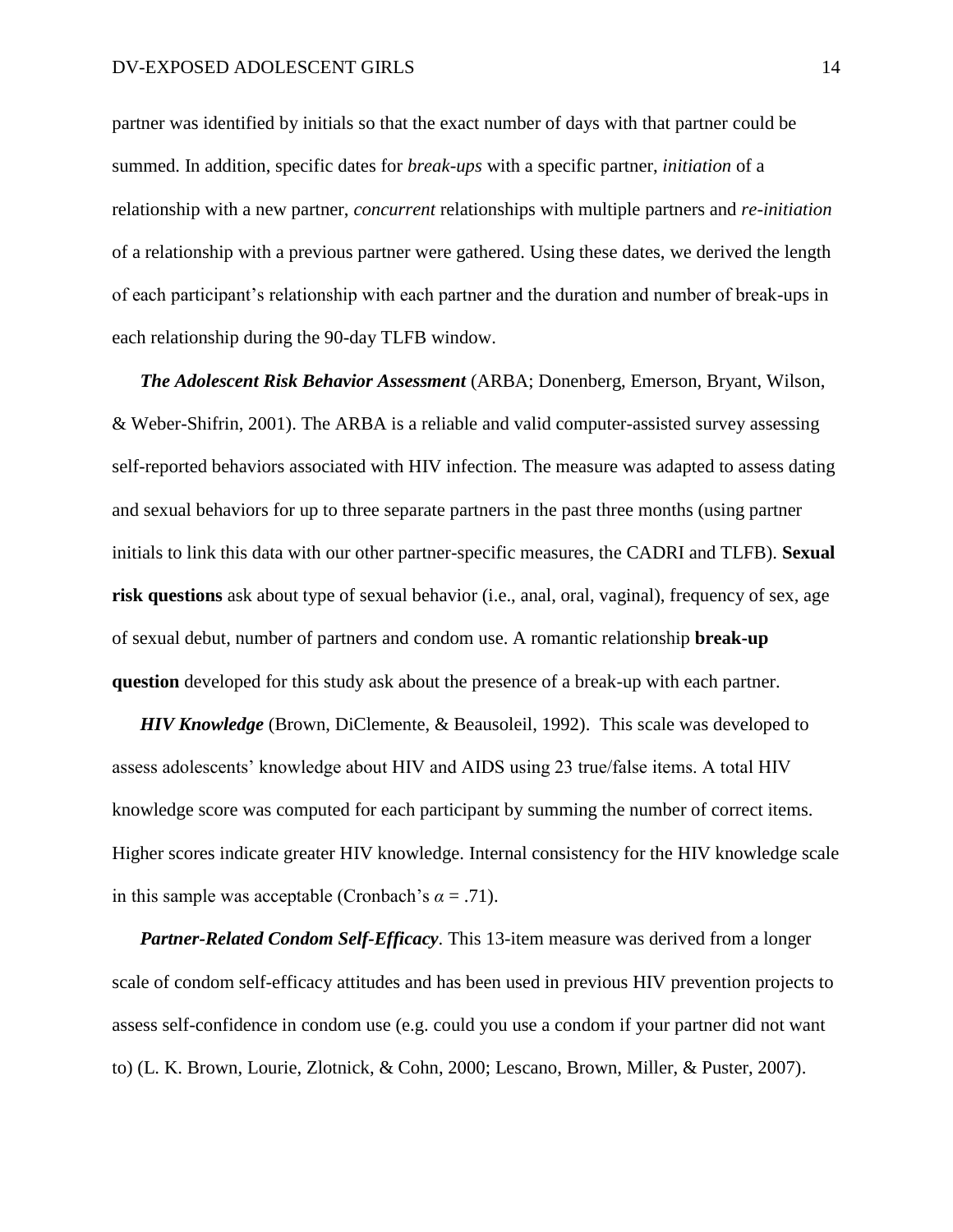Participants rated how sure they were that they could use a condom in each situation on a scale from 1 (*very sure*) to 4 (*couldn't do it*). A mean condom self-efficacy score was computed for each participant by averaging across the 13 items. Internal consistency for this scale in the present sample was excellent (Cronbach's *α* = .93).

#### **Analysis Plan**

For the current study, the partner-specific data from the CADRI were used to categorize participant romantic relationships based on the type of violence: *non-violent* (no perpetration or victimization items were endorsed), *psychologically violent* (emotional violence and controlling behaviors were reported but not physical or sexual violence), and *physically/sexually violent* (relationships involved physical and/or sexual violence). Bivariate relations between individual and relational characteristics with acute DV were analyzed first, then differences in individual and relational characteristics by DV level were examined using ANOVA and chi-square analyses. We then utilized generalized linear models (GLM) in SPSS 22.0 to examine the collective relationship between these variables to acute DV level in our selected sample of DV exposed girls.

#### **RESULTS**

#### **Individual Characteristics**

**Acceptance of DV**. Interestingly, accepting attitudes regarding DV were low. Participants tended to "strongly disagree" or "disagree" with most examples of DV on the *Acceptance of Couple Violence* scale ( $M = 1.46$ ,  $SD = .50$ ). Acceptance of DV did not differ by DV type (see Table 3).

**Depression.** A sizable percentage of participants (29%) had BDI-II depressive symptom scores in the moderate to severe range  $(\geq 20)$ . Depression did not differ by DV type.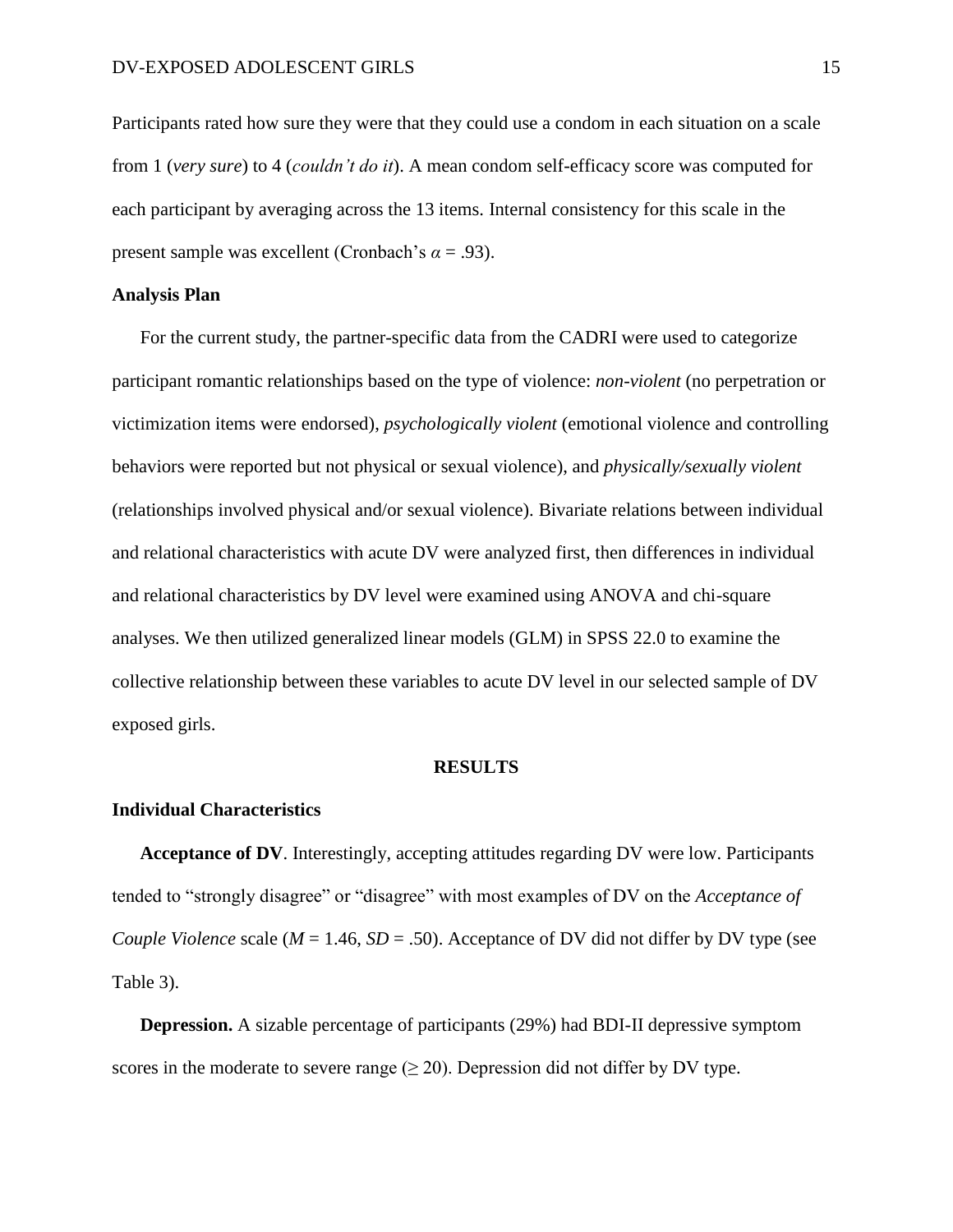**Delinquency.** Rates of delinquent behaviors involving aggression were as follows: 17% had a physical fight with a peer and 12% have carried a weapon. Delinquency did not differ by DV type.

#### **Relational Characteristics**

**Dating Violence.** At study entry, 67% (*n*=73) of participants enrolled in the study due to their lifetime history of DV were involved in a romantic relationship in the past three months. Those participants reported on 87 romantic relationships during the study period. The majority of relationships were classified as physically violent (53%), with 36% classified as psychologically violent and 12% having no reported emotional, controlling, physical or sexual DV in the past 90 days (see Table 2). Each romantic relationship reported by participants during the past 90 days is depicted in Figure 1, clustered by DV type. For each form of DV, perpetration and victimization experiences were correlated (Pearson *r*s = .20 – .67, all *p*s <.10), suggesting mutual aggression.

**Sexual Knowledge, Attitudes and Behavior.** One study goal was to characterize rates of sexual activity, unprotected sex, HIV knowledge and self-efficacy for condom use within our sample of DV exposed girls. During the past three months, 44% of the participants reported having had vaginal sex in their lifetime, and of those, 35% reported not using a condom at last sex. The average participant rated her self-efficacy for condom use in sexual situations as between "very sure" and "sure" ( $M = 1.87$ ,  $SD = .85$ ). HIV knowledge was low, with participants getting only half of the questions correct, on average  $(M = 12.03, SD = 3.53)$ . Sexual activity, unprotected sex, and self-efficacy for condom use did not differ by the type of DV. However, HIV knowledge did differ by DV type: participants in relationships characterized by psychological violence had the lowest rates of HIV knowledge (*M*=10.00), followed by participants in physically and/or sexually violent relationships (*M*=13.57), while participants in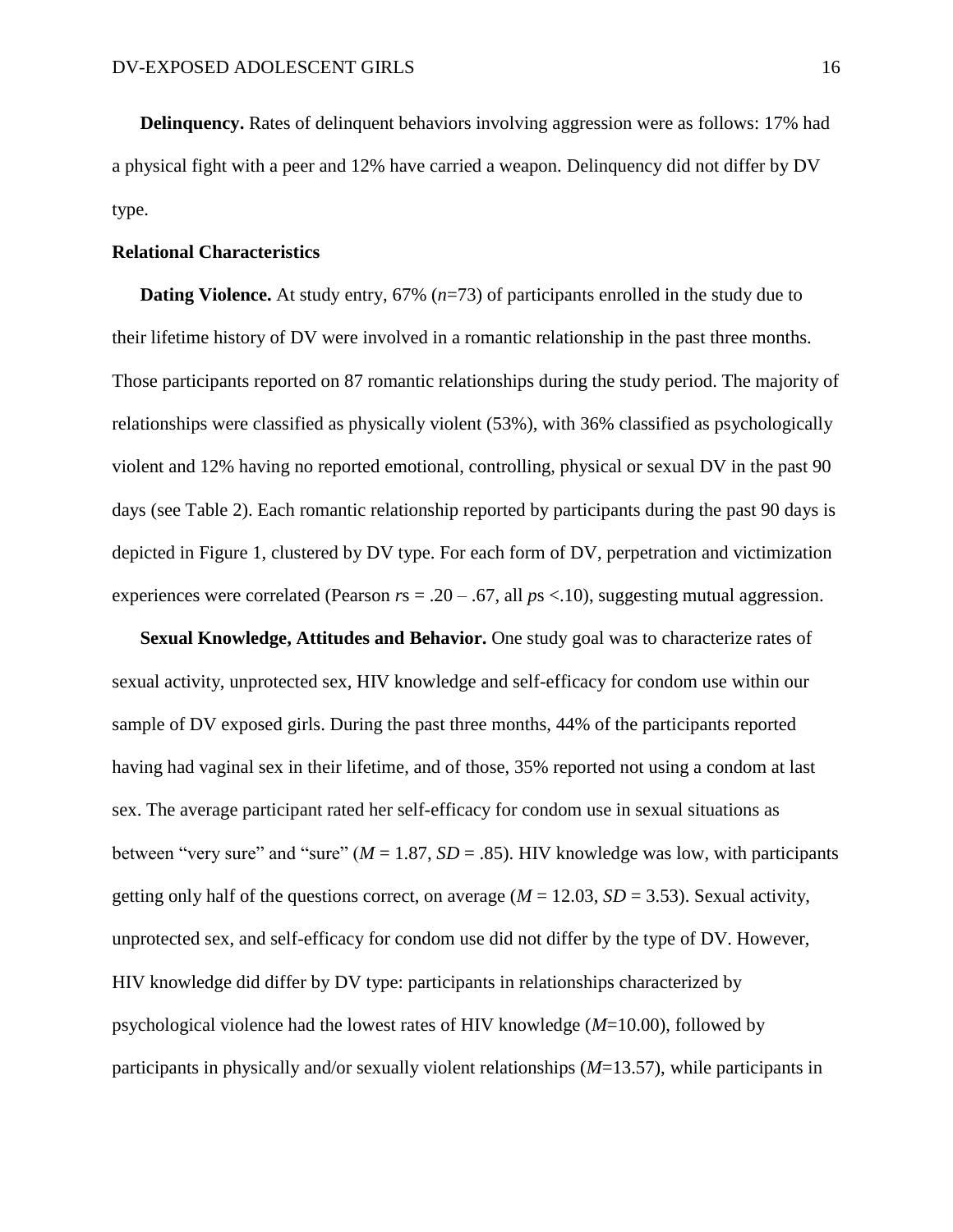nonviolent relationships had the highest levels of HIV knowledge (*M*=14.05). Post hoc Tukey tests showed that participants whose relationships were psychologically violent had significantly lower HIV knowledge scores than participants whose relationships were nonviolent  $(p<.01)$  or physically/sexually violent (*p*<.01).

**Relationship Length and Concurrency***.* The Timeline Followback method was used to calculate relationship length in days for each participant, as well as to record break-ups and the presence of concurrent partners. Among participants reporting active dating in the past 90 days, 12% of the participants reported breaking-up with and subsequently re-partnering with their current partner at least once within the 90-day study period,  $(M = 0.26$  break-ups per participant,  $SD = 0.94$ ). Seven percent of the participants reported two or more concurrent partners during the past three months. Among these ten concurrent relationships, three were nonviolent, one psychologically violent, and five were physically/sexually violent. However, concurrent partnerships did not differ from independent relationships based on the type of DV,  $\chi^2$  (2) = 5.87,  $p > .05$ .

#### **Generalized Linear Models**

**Depression and Delinquency.** We examined the relationship between depressive symptoms and delinquency with DV. Given the link between relationship length and DV, we controlled for relationship length in this analysis. We also controlled for the inclusion of multiple relationships per participant with a dummy variable indicating whether or not a participant had multiple relationships included in the analysis. We employed GLM analysis using a multinomial distribution with cumulative logistic link function. The model form provided a good fit to the data, Pearson  $\chi^2$  (63) = 71.58,  $p = 1.14$ , and the omnibus test of the model coefficients was marginally significant, likelihood ratio  $\chi^2$  (5) = 9.95, *p* < .10. Parameter estimates indicated that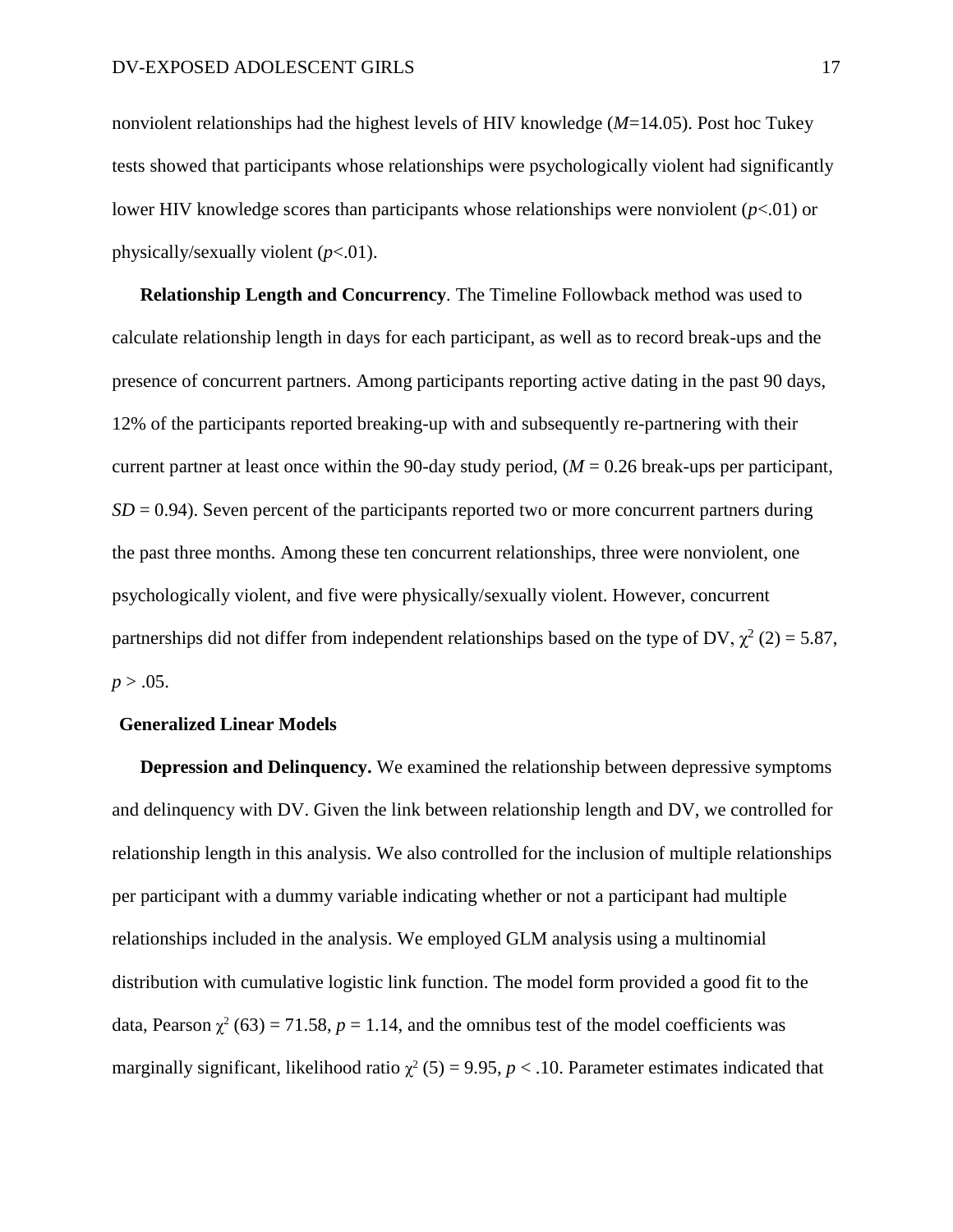BDI depression score was positively associated with DV,  $β = .09$ , Wald  $χ²(1) = 4.14$ ,  $p < .05$ . The odds ratio for BDI score was 1.10, 95% CI [1.00, 1.20]. Delinquency was not positively associated with DV,  $\beta = .68$ , Wald  $\chi^2(1) = 1.25$ ,  $p > .05$ ; OR = 1.98 [.60, 6.58].

**Sexual Knowledge, Attitudes and Behavior.** To examine links between sex-related knowledge, attitudes and behaviors with DV we conducted GLM analyses, again controlling for multiple relationships and relationship length, using a Poisson distribution with log link function for dichotomous variables (condom use at last sex and lifetime history of sexual activity) and a normal distribution with identity link for continuous variables (condom use self-efficacy and HIV knowledge). DV was not significantly associated with condom use at last sex, lifetime history of sexual activity, or condom use self-efficacy for relationships that began in the 90-day study window, all  $ps > 0.05$ . DV was significantly associated with HIV knowledge,  $β = 0.40$ , Wald  $\chi^2$  (2) = 24.16, *p* < .05.

**Relationship Length and Concurrency***.* We could not accurately measure the length of relationships when they were initiated before the start of the 90-day assessment period; thus there were 35 relationships that could be observed within the assessment timeframe (i.e., relationships were initiated during the 90-day assessment window) (see Figure 1).

----------------Insert Figure 1 about here----------------

We used generalized linear models (GLM) in SPSS 22.0 to compare differences in relationship length based on DV type  $(N = 35)$ . We used a GLM for continuous outcomes with a normal distribution and identity link, controlling for the inclusion of multiple relationships per participant with a dummy variable indicating whether or not a participant had multiple relationships included in the analysis. Among relationships which began during the 90-day study period, more physical/sexual violence was associated with longer relationship length, Wald  $\chi^2(2)$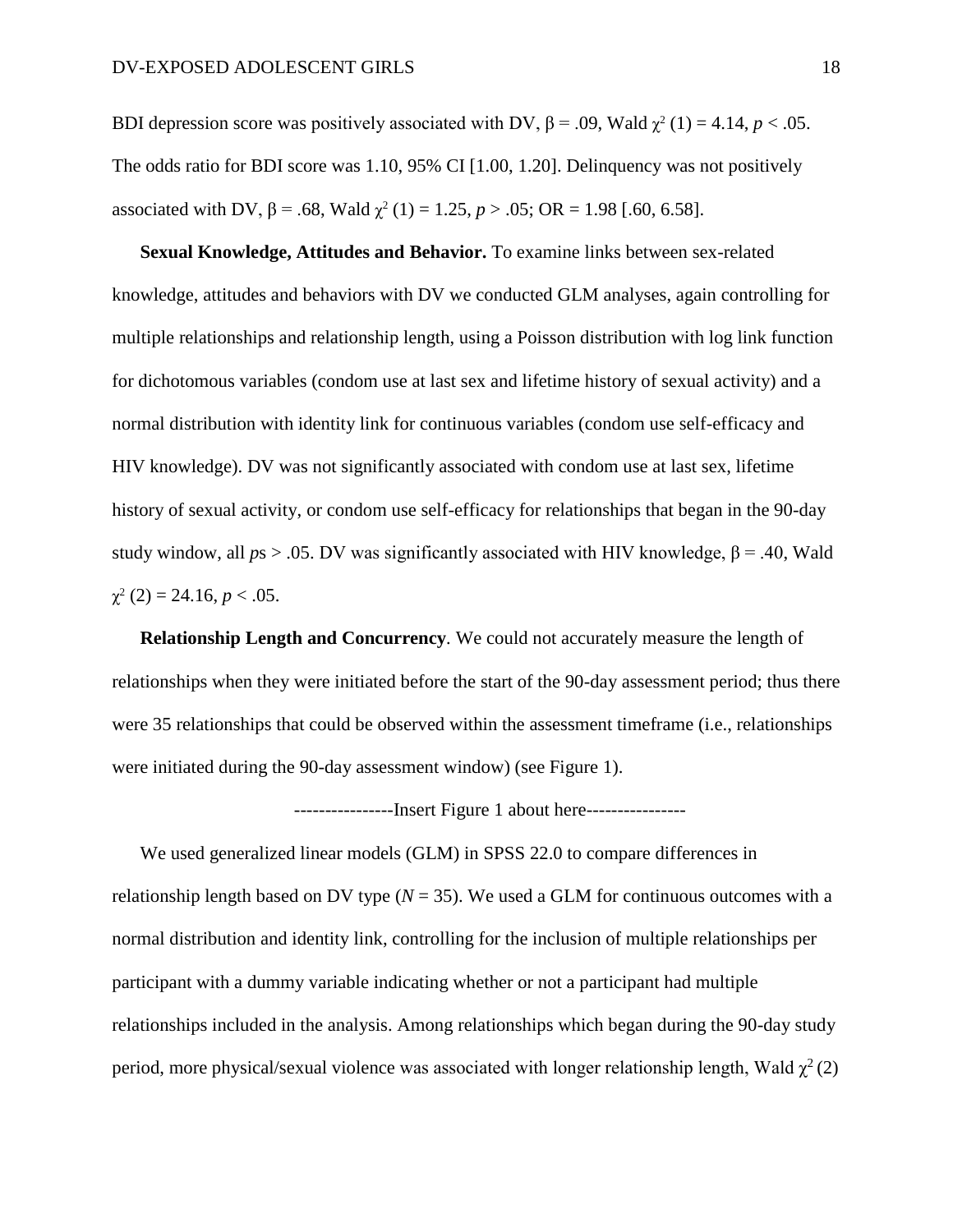$= 1142.63, p < .001.$ 

----------------Insert table 2 about here----------------

#### **Race, Ethnicity, and SES**

Descriptive statistics are presented in Table 2. Results on the primary variables of interest were compared for 1) participants who identified their race as white and students who did not; 2) participants who identified their race as black and students who did not; 3) participants who identified their ethnicity as Hispanic versus those who did not, and 4) students who did and did not qualify for free or reduced-price school lunch as a measure of socioeconomic status. Participants' relationships did not differ in terms of length or DV type based on their race, ethnicity, or socioeconomic status. There were no individual differences between white and nonwhite participants or between students who did and did not qualify for reduced lunch. Black students were more likely than non-black students to have dated in the past 90 days, Pearson  $\chi^2$  $(1) = 4.57$ ,  $p < .05$ . Hispanic participants reported more HIV knowledge than non-Hispanic students,  $t (106) = -2.19$ ,  $p < .05$ , and were more likely to have dated in the 3 months prior to the study, Pearson  $\chi^2$  (1) = 8.07, *p* < .01.

#### **DISCUSSION**

These data indicate that a selected group of adolescent girls who report a lifetime history of abusive dating relationships present a broad range of serious behavioral health concerns including clinically meaningful levels of depressive symptoms, serious delinquent behaviors involving aggression, and continued involvement in violent dating relationships. Furthermore, the majority of our sample who reported dating relationships at the time of assessment were involved in violent relationships. This was despite the fact that the majority of our sample rated their acceptance of DV as relatively low. These findings highlight the disconnect between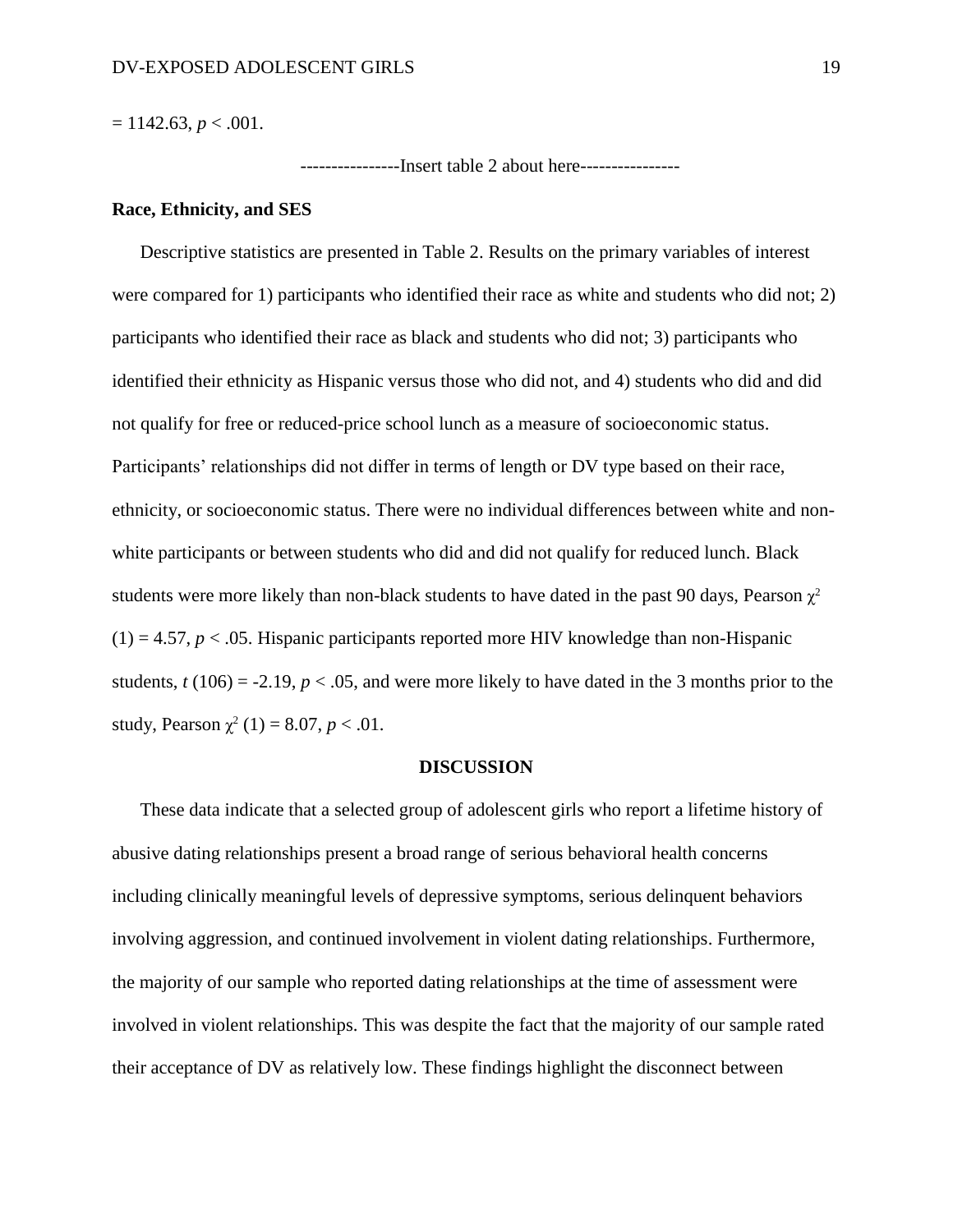attitudes and behaviors that is often observed in behavioral research. Even more important is the recognition that interventions targeting attitudes alone are unlikely to be adequate for promoting behavior change in this population.

Although 44% of participants reported being sexually active and just over one third did not use a condom at last sex, these rates are comparable to national averages, which estimate that 46% of high school students are currently sexually active and 40% did not use a condom at last sex (Martinez, Copen, & Abma, 2011). Similarly, participant reports of sexual activity and unprotected sex did not differ based on the type of DV experienced and multivariate models adjusting for relationship length were not significant. These findings are surprising given the research showing that female victims of physical dating violence are 2.8 times more likely to fear the perceived consequences of negotiating condom use than non-abused girls (Wingood et al., 2001). One possible explanation for our findings is that all participants had prior experience with physical DV and thus the dynamics of their non-violent relationships may mirror those of violent ones. Furthermore, given our sample size incidents of sexual coercion that would involve unprotected sex were infrequent.

Interestingly, participants rated themselves as having a high degree of self-efficacy regarding condom use with no differences based on DV experiences; however, they also lacked knowledge regarding HIV. The combination of high self-efficacy with a lack of understanding regarding HIV and its transmission may put DV-exposed girls at particular risk for HIV and other sexually transmitted infections. In addition, participant with recent DV experiences had even less knowledge about HIV than those in non-violent relationships. Unlike attitudes and behaviors, knowledge about HIV is most likely acquired through school-based health classes or through conversations with a physician regarding contraception or pregnancy. Individuals with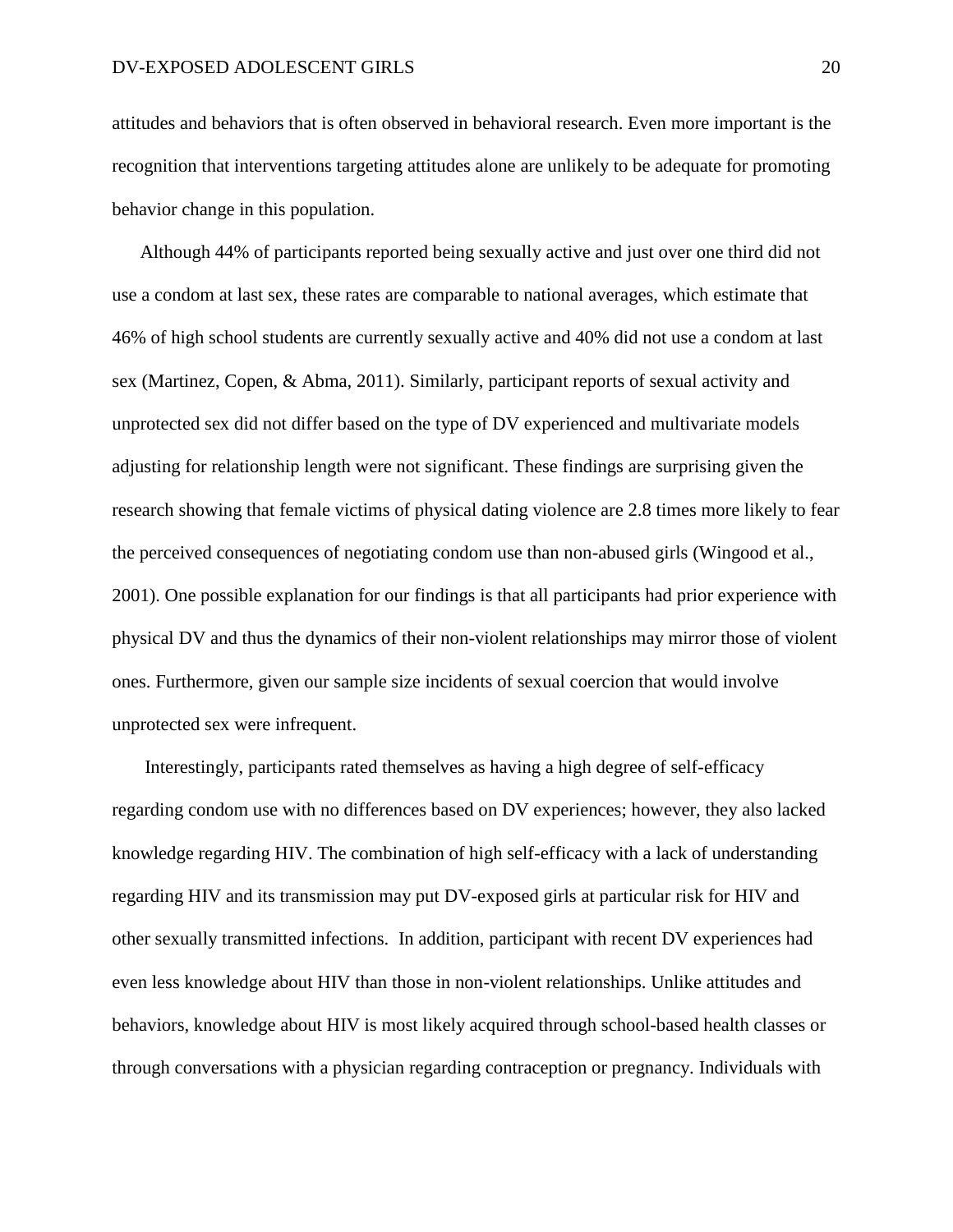acute DV experiences may have more difficulty accessing this type of information due to the impact of their stressful relationship on recall of factual information. Given these findings, combining efforts to strengthen the knowledge, attitudes and skills involved in safe sex behavior along with the relevant risk factors for DV may become a best practice in the future.

Another interesting finding relates to the significant association between depression and dating violence, over and above aggressive delinquency and the length of time in a violent relationship. Depression has been one of the most frequently cited risk factors for DV among adolescent girls (Exner-Cortens et al., 2013) and predicts continued DV and other future health risks. Depressive symptoms are in many ways an ideal target for DV prevention efforts because evidence based approaches are available for symptom reduction that are well established from years of adolescent mental health research. Cognitive behavioral approaches target the thoughts, feelings and behaviors that underlie depressive symptoms. Future studies should examine whether depression treatment alone can have a positive impact on DV, as well as whether depressive symptom reduction, in conjunction with traditional DV prevention content, is an effective secondary prevention strategy for affected young women.

As predicted, rates of delinquent acts involving aggression such as carrying a weapon and engaging in fights exceeded expected rates, as only 10% of adolescent girls present with conduct disorder symptoms (Sholevar & Sholevar, 1995) and even fewer (2-3%) present with serious delinquency. These findings are consistent with research linking delinquency with non-physical forms of dating violence such as cyber dating abuse. For example, Zweig and colleagues (Zweig, Lachman, Yahner, & Dank, 2014) found significant associations between adolescent cyber dating abuse and committing a greater number of delinquent behaviors (Zweig et al., 2014). Although aggressive delinquency was not significantly associated with type of DV in our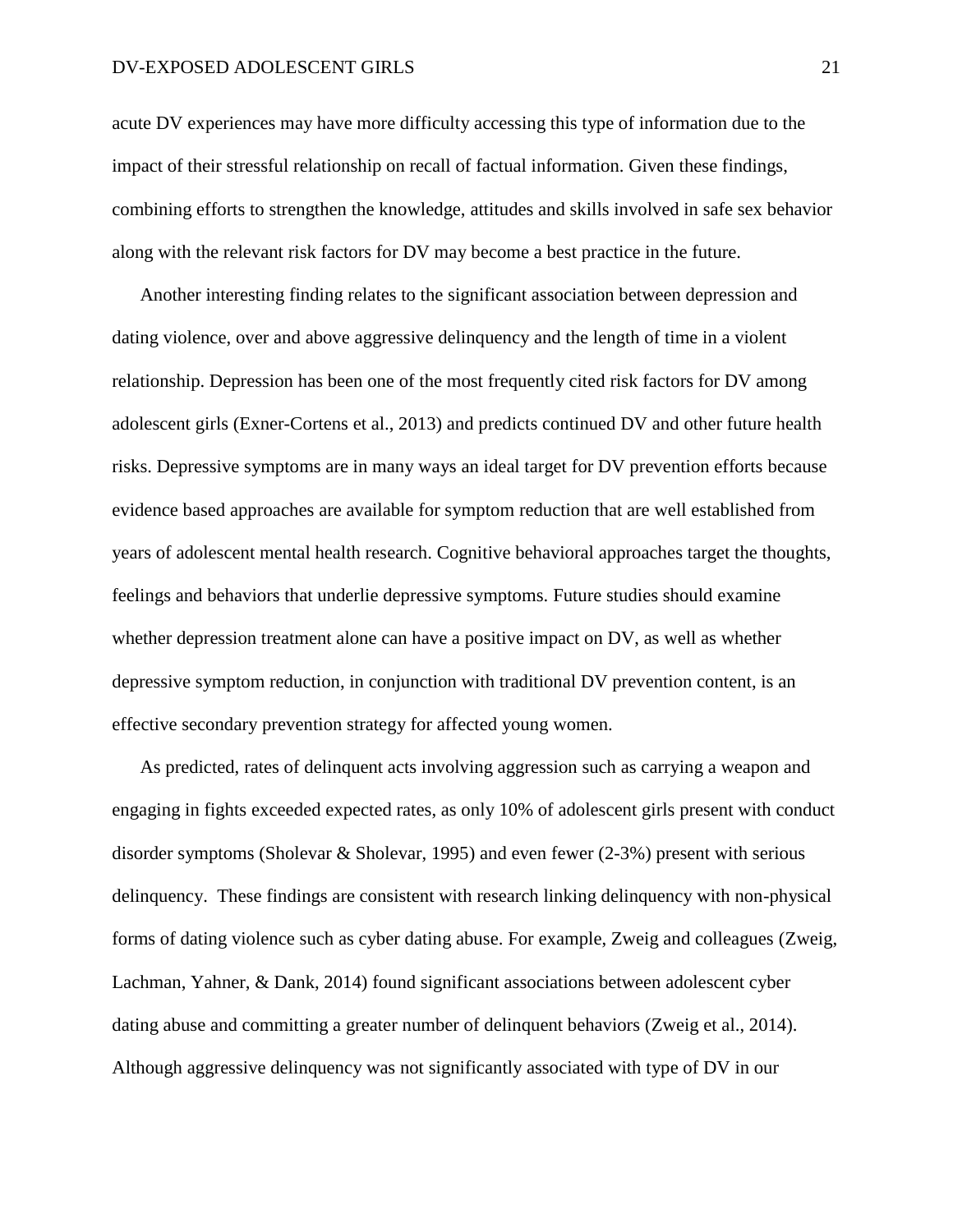sample, the elevated rates among those with a history of physical DV suggests that it may be beneficial to target both issues in preventive intervention programs for this population. A future study that captures additional details regarding delinquency severity could determine if increased severity of delinquency is associated with increased severity of dating violence.

Although some studies have identified differences in rates of DV and associations with individual risk factors based on race, ethnicity and socioeconomic status, we did not observe these differences in our sample. As with incidents of forces sex, we were underpowered to fully explore these factors. Future research into the contribution of sociodemographic variables is warranted.

One innovative aspect of this study was the use of a Timeline Followback calendar method to obtain relationship data from participants. This method of exploring dating violence was found to be essential for characterizing the duration of romantic partnerships in our study. The methodology allows researchers to capture the presence, frequency and duration of each dating partnerships, as well as the frequency of break-ups and re-partnering with a same or different partner. We found that when relationship length was measured, longer relationships were associated with more dating violence including physical/sexual DV. Indeed most research on the length of violent relationships suggest a positive link between relationship length and the likelihood of physical violence (Giordano et al., 2010). These findings are important for a number of reasons. First, Ackard, Neumark-Sztainer, and Hannan (2003) found that 50% of girls and boys reporting both physical and sexual dating violence reported staying in relationships out of fear of physical harm. It is possible that violent relationships are of longer duration due to this fear of break-up. It is also possible that longer relationships simply provide more opportunities for violence to develop (Giles-Sims, 1983). In our sample, the small number of participants who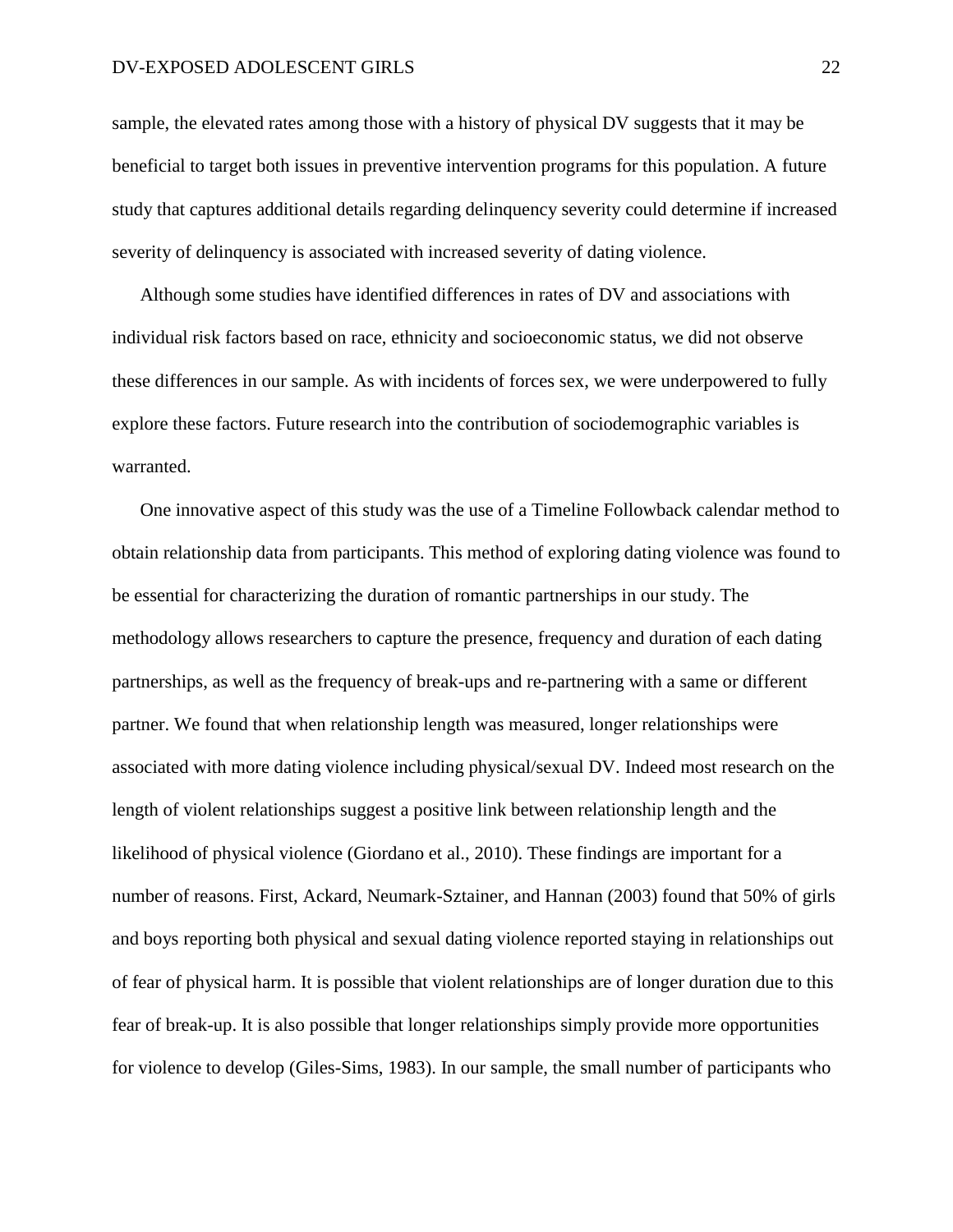initiated a break-up, got back together with that same partner soon after. This suggests that it may be difficult for this population of DV exposed girls to fully disengage from romantic relationships that are troublesome.

#### **Limitations**.

There are several important limitations to this study. The cross-sectional nature of the survey data make it difficult to draw conclusions regarding causal relationships. However details from the TLFB interview allowed us to examine some temporal features of the data. In addition, our selected sample of DV-exposed adolescent girls was relatively small. Only a subset of those participants were involved in dating relationships over the assessment period (past 90 days), which further limited the number of observed relationships and thus the power to test our hypotheses. However, a strength of the study was the ethnic/racial heterogeneity of our sample as well as the representation of economically disadvantaged youth. Future studies would benefit from an examination of both DV frequency and type to better understand the structure and impact of these behaviors.

#### **Clinical and Policy Implications.**

This study is the first to focus on the individual and relationship characteristics of adolescent girls with histories of physical DV. Given that our study participants are at elevated risk for future violence due to their DV histories, the current study serves as a crucial first-step in identifying important targets for intervention. Specifically, our data suggest that interventions for DV-exposed girls should address depressive symptoms as a primary treatment target. Given that aggressive delinquency and sexual risk behavior are related ongoing risks in this population, interventions should further address the underlying mechanisms that link these problem behaviors with DV. Lastly, our findings inform assessment practices in research of dating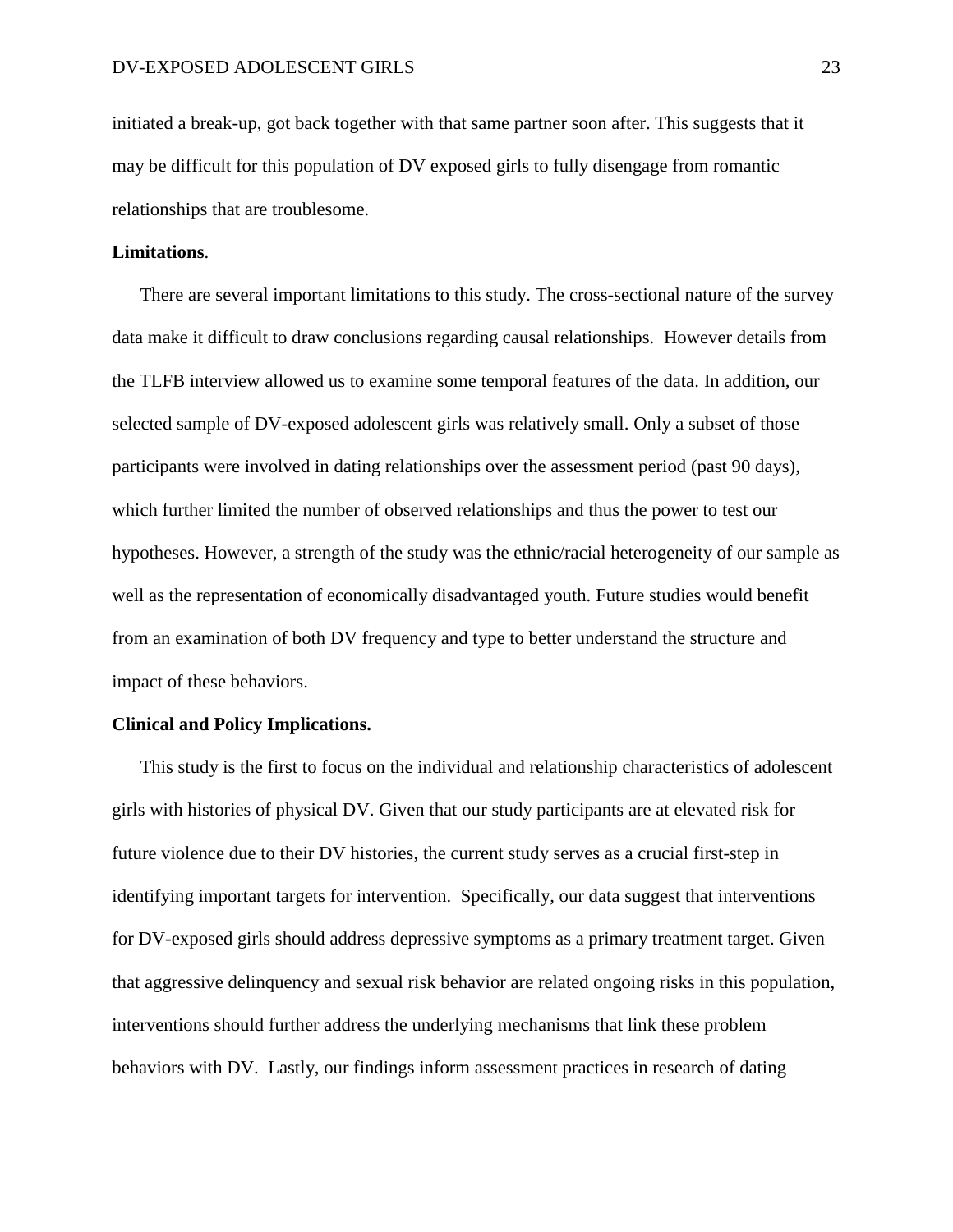violence behaviors. Future studies should capitalize on the TLFB method for gathering DV data. The rich information provided may elevate our understanding of relationship processes that confer risk or protection beyond individual factors.

## ACKNOWLEDGMENTS

Research supported by: NIMH grant K23 MHXXXXXX to XXXX XXXX Hospital (P.I. XXX XXXX, Ph.D.).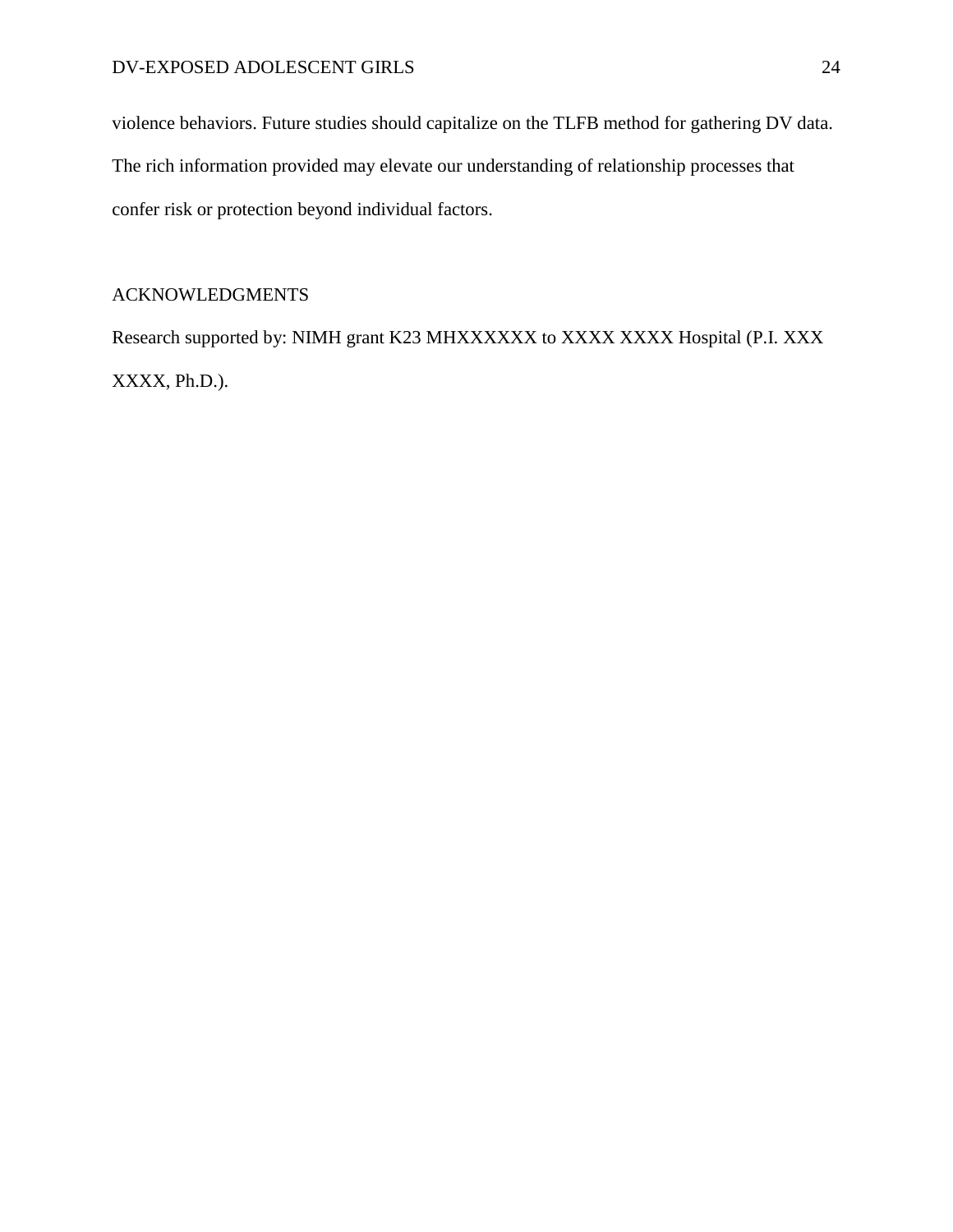#### References

- Ackard, D. M., & Neumark-Sztainer, D. (2002). Date violence and date rape among adolescents: Associations with disordered eating behaviors and psychological health. *Child Abuse & Neglect, 26*, 455-453. DOI: [10.1016/S0145-2134\(02\)00322-8](http://dx.doi.org/10.1016/S0145-2134(02)00322-8)
- Aldarondo, E., & Sugarman, D. B. (1996). Risk marker analysis of the cessation and persistence of wife assault. *Journal of Consulting and Clinical Psychology, 64*(5), 1010-1019. DOI: 10.1037/0022-006X.64.5.1010
- Alleyne, B., Coleman-Cowger, V. H., Crown, L., Gibbons, M. A., & Vines, L. N. (2011). The effects of dating violence, substance use and risky sexual behavior among a diverse sample of Illinois youth. *Journal of Adolescence, 34*, 11-18. DOI: 10.1016/j.adolescence.2010.03.006
- Archer, J. (2000). Sex differences in aggression between heterosexual partners: A meta-analytic review. *Psychological Bulletin, 126*, 651-680. DOI: 10.1037/0033-2909.126.5.651
- Archer, J. (2002). Sex differences in physically aggressive acts between heterosexual partners: A meta-analytic review. *Aggression and Violent Behavior, 7*, 313-351. DOI: 10.1016/S1359-1789(01)00061-1
- Bandura, A. (1978). Social learning theory of aggression. *Journal of Communication, 28(3)*, 12- 29. DOI: 10.1111/j.1460-2466.1978.tb01621.x
- Bandura, A. (2001). Social cognitive theory of mass communication. *Media Psychology, 3*, 265- 299. DOI: 10.1207/S1532785XMEP0303\_03
- Brendgen, M., Vitaro, F., Tremblay, R. E., & Wanner, B. (2002). Parent and peer effects on delinquency-related violence and dating violence: A test of two mediational models. *Social Development, 11*(2), 225-244. DOI: 10.1111/1467-9507.00196

Brown, J. L., Young, A. M., Sales, J. M., DiClemente, R. J., Rose, E. S., & Wingood, G. M.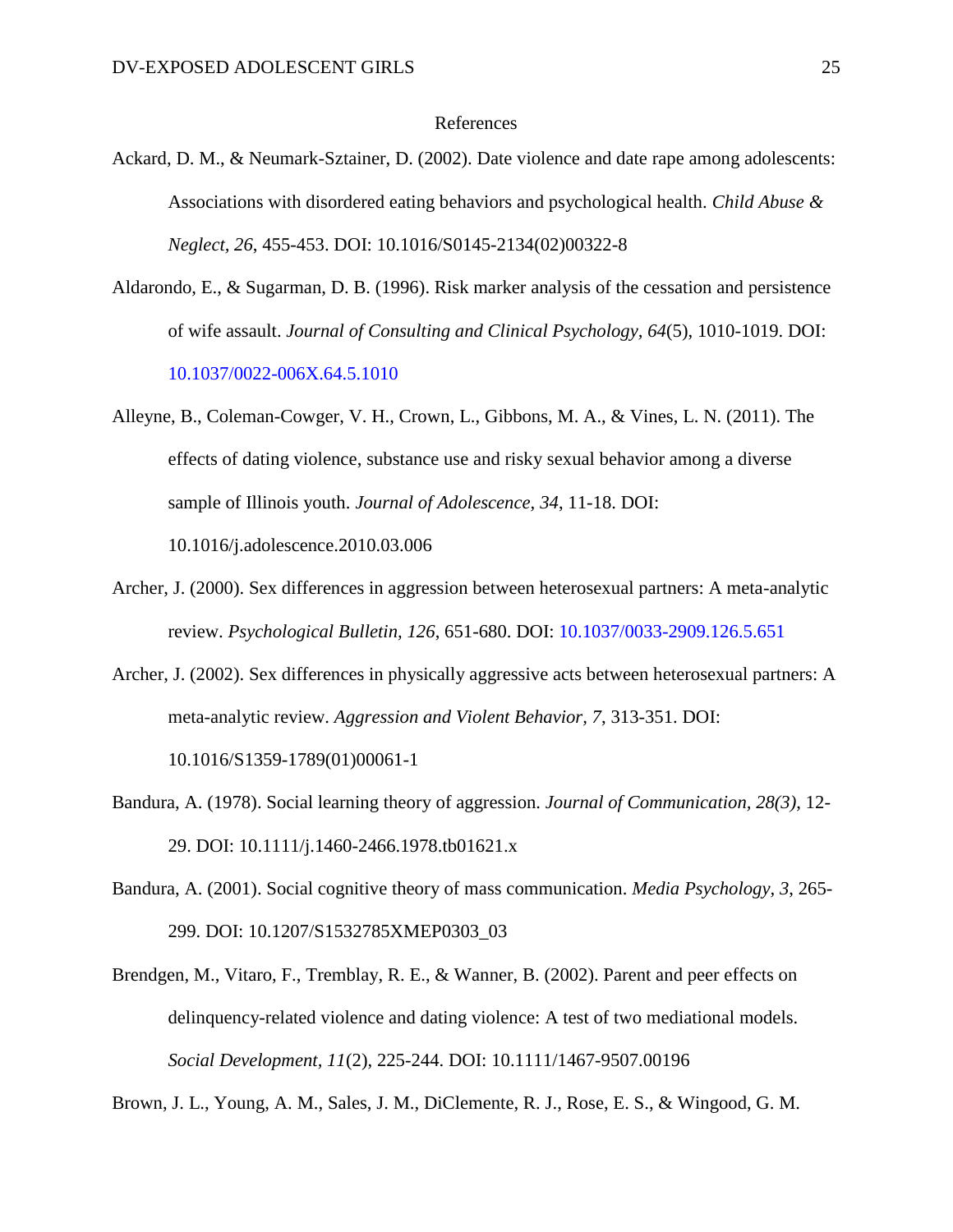(2014). Impact of abuse history on adolescent African-American women's current HIV/STD-associated behaviors and psychosocial mediators of HIV/STD Risk. *Journal of Aggression Maltreatment & Trauma, 23*(2), 151-167. DOI: 10.1080/10926771.2014.873511

- Caetano, R., Field, C. A., Ramisetty-Mikler, S., McGrath, C. (2005). The 5-year course of intimate partner violence among white, black, and hispanic couples in United States. *Journal of Interpersonal Violence, 20*(9), 1039-1057. DOI: 10.1177/0886260505277783
- Cano, A., Avery-Leaf, S., Cascardi, M., & O'Leary, D. (1998). Dating violence in two high school samples: Discriminating variables. *The Journal of Primary Prevention, 18*(4), 431-446. DOI: 10.1023/A: 1022653609263
- Capaldi, D., & Crosby, L. (1997). Observed and reported psychological and physical aggression in young, at-risk couples. *Social Development, 6*, 184-206. DOI: 10.1111/j.1467- 9507.1997.tb00101.x
- Capaldi, D. M., Shortt, J. W., & Crosby, L. (2003). Physical and psychological aggression in atrisk young couples: Stability and change in young adulthood. *Merrill-Palmer Quaterly, 49(1)*, 1-27. DOI: 10.1353/mpq.2003.0001
- Carver, K., Joyner, K., & Udry, R. J. (2003). National estimates of adolescent romantic relationships. In P. Florsheim (Ed.), *Adolescent romantic relations and sexual behavior: Theory, research, and practical implications* (pp. 23-56). Mahwah, N.J: Erlbaum.

Centers for Disease Control and Prevention (2014). *Understanding teen dating violence*. Retrieved online January 7, 2016, from http://www.cdc.gov/violenceprevention/pdf/teendating-

violence-factsheet-a.pdf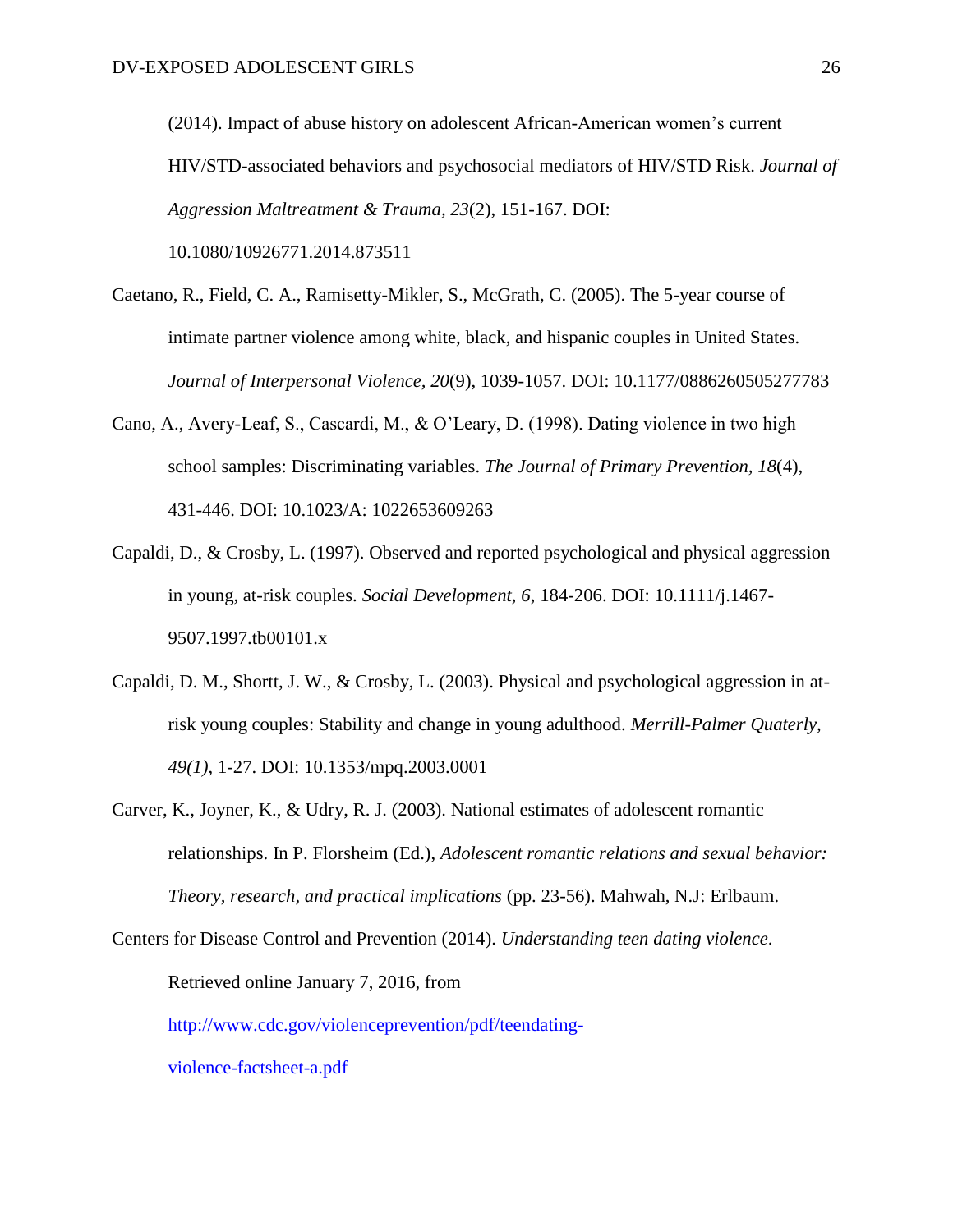- Centers for Disease Control and Prevention (2008). Morbidity and Mortality Weekly Report, February 8, 2008, 57 (5), 113-117.
- Champion, J. D., Collins, J. L., Reyes, S., & Rivera R. L. (2009). Attitudes and beliefs concerning sexual relationships among minority adolescent women. *Issues in Mental Health Nursing, 30*, 436-442. DOI: 10.1080/01612840902770475

Chase, K. A., Treboux, D., & O'Leary, D. K. (2002). Characteristics of high-risk adolescents' dating violence. *Journal of Interpersonal Violence, 17*(1), 33-49. DOI: 10.1177/0886260502017001003

- Chiodo, D., Crooks, C. V., Wolfe, D. A., McIsaac, C., Hughes, R., & Jaffe, P. G. (2012). Longitudinal prediction and concurrent functioning of adolescent girls demonstrating various profiles of dating violence and victimization. *Prevention Science* (13), 350-359. DOI: 10.1007/s11121-011-0236-3
- Cicchetti, D., & Schneider-Rosen, K. (1984). Toward a transactional model of childhood depression. In C. Cicchetti & K. Schneider-Rosen (Eds.), *Childhood depression: New directions for child development* (pp. 5-27). San Francisco: Jossey-Bass.
- Connolly, J., Friedlander, L., Pepler, D., Craig, W., Laporte, L. (2010). The ecology of adolescent dating aggression: Socio-demographic risk factors. *Journal of Aggression, Maltreatment & Trauma, 19*, 469-491. DOI: 10.1080/10926771.2010.495028
- Connolly, J., & McIsaac, C. (2009). Adolescents' explanations for romantic dissolutions: A developmental perspective. *Journal of Adolescence, 32*, 1209-1223. DOI: 10.1016/j.adolescence.2009.01.006.
- Eby, K., et al. (1995). Health effects of experiences of sexual violence for women with abusive partners. *Health Care for Women International, 16*(6), 536–576.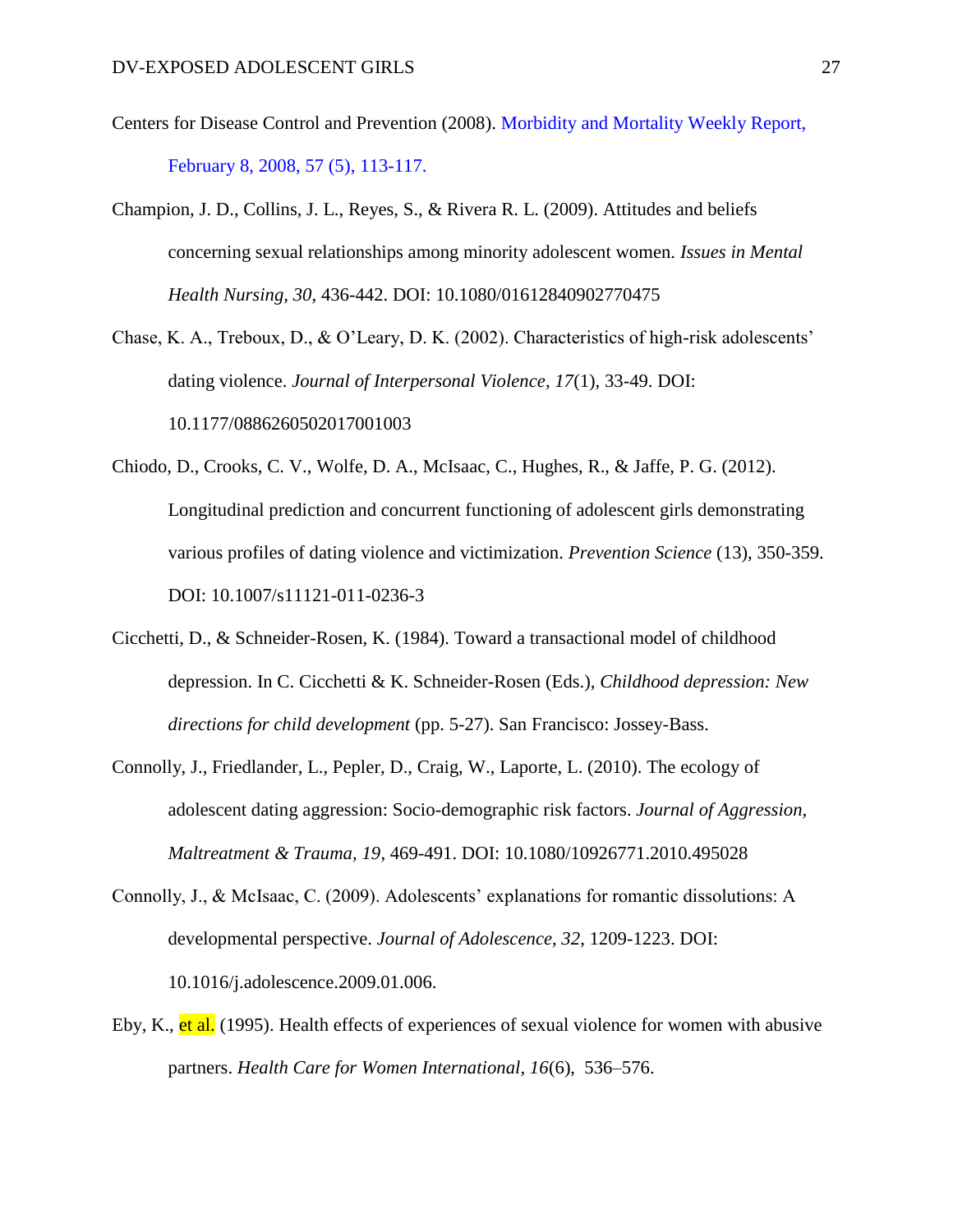- Exner-Cortens, D., Eckenrode, J., & Rothman, E. (2013). Longitudinal associations between teen dating violence victimization and adverse health outcomes. *Pediatrics, 131*(1), 71-78.
- Fals-Stewart, W., Birchler, G. R., & Kelley, M. L. (2003). The Timeline Followback Spousal Violence Interview to assess physical aggression between intimate partners: Reliability and validity. *Journal of Family Violence, 18*(3), 131-142. DOI:

10.1023/A:1023587603865

- Foo, L., & Margolin, G. (1995). A multivariate investigation of dating aggression.*Journal of Family Violence, 10*, 351-377. DOI: 10.1007/BF02110711
- Forhan SE, Gottlieb SL, Sternberg MR, Xu F, Datta SD, McQuillan GM, et al. (2009). Prevalence of sexually transmitted infections among female adolescents aged 14 to 19 in the United States. *Pediatrics, 124*(6), 1505-12 doi: 10.1542/peds.2009-0674. Epub 2009 Nov 23.
- Fritz, P. A. T., Slep, A. M. S. (2009). Stability of physical and psychological adolescent dating aggression cross time and partners. *Journal of Clinical Child and Adolescent Psychology, 38*, 303-314. DOI: 10.1080/15374410902851671
- Giles-Sims, J. (1983). *Wife-battering: A systems theory approach*. New York: Guilford.
- Giordano, P. C., Soto, D. A., Manning, W. D., & Longmore, M. A. (2010). The characteristics of romantic relationships associated with teen dating violence. *Social Science Research, 39*, 863-874. DOI: 10.1016/j.ssresearch.2010.03.009
- Holt, M. K., & Espelage, D. L. (2005). Social support as a moderator between dating violence victimization and depression/anxiety among African American and Caucasian adolescents. *School Psychology Review, 34*(3), 309-328.

Howard, D. E., Wang, M. Q., & Yan, F. (2007). Psychosocial factors associated with reports of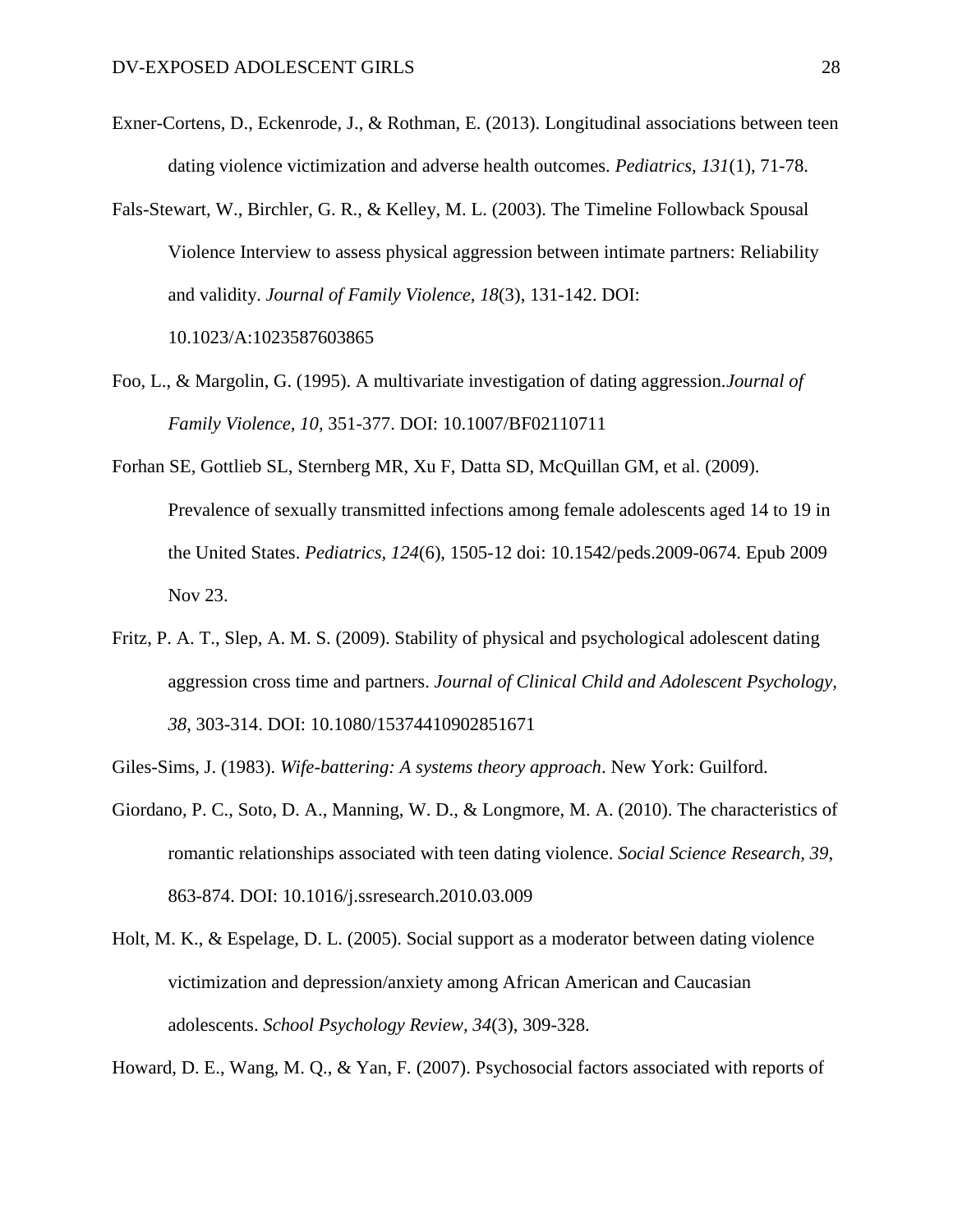physical dating violence among U.S adolescent females. *Adolescence, 42*(166), 311-324.

- Jessor, R. (1991). Risk behavior in adolescence: A psychosocial framework for understanding and action. *Journal of Adolescent Health, 12*, 597-605. DOI: 10.1016/1054- 139X(91)90007-K.
- Johnson, M. P. (2006). Conflict and control: Gender symmetry and asymmetry in domestic violence. *Violence Against Women, 12*(11), 1003-1018. DOI: 10.1177/1077801206293328
- Johnson, M. P., & Ferraro, K. J. (2000). Research on domestic violence in the 1990s: Making distinctions. *Journal of Marriage and Family, 62*, 948-963.DOI: 10.1111/j.1741- 3737.2000.00948.x
- Jouriles, E. N., Garrido, E., Rosenfield, D., & McDonald, R. (2009). Experiences of psychological and physical aggression in adolescent romantic relationships: Links to psychological distress. *Child Abuse & Neglect, 33*, 451-460. DOI: 10.1016/j.chiabu.2008.11.005
- Lawrence, E., Yoon, J., Langer, A., & Ro, E. (2009). Is psychological aggression as detrimental as physical aggression? The independent effects of psychological aggression on depression and anxiety symptoms. *Violence and Victims, 24*(1), 20-35. DOI: [10.1891/0886-6708.24.1.20](http://dx.doi.org/10.1891/0886-6708.24.1.20)
- Lehrer, J., Buka, S., Gortmaker, S., & Shrier, L. (2006). Depressive symptomatology as a predictor of exposure to intimate partner violence among US female adolescents and young adults. *Archives of Pediatric Adolescent Medicine, 160*, 270-276. DOI: 10.1001/archpedi.160.3.270

Lichter, E. L., & McCloskey, L. A. (2004). The effects of childhood exposure to marital violence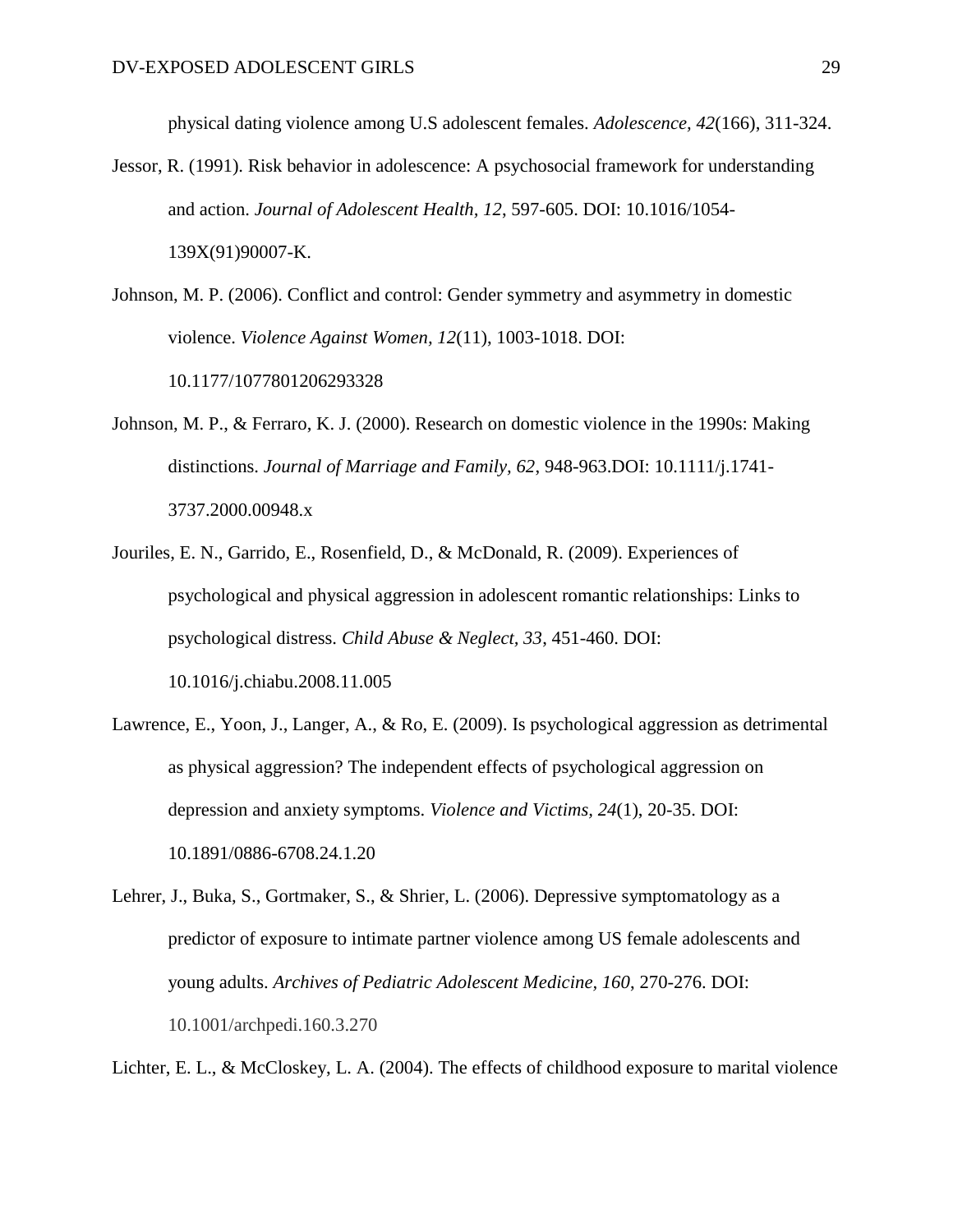on adolescent gender-role beliefs and dating violence. *Psychology of Women Quarterly, 28*, 344-357. DOI: 10.1111/j.1471-6402.2004.00151.x

- McCloskey, L. A., & Lichter, E. L. (2003). The contribution of marital violence to adolescent aggression across different relationships. *Journal of Interpersonal Violence, 18*(4), 390- 412. DOI: 10.1177/0886260503251179
- Miller, S., Gorman-Smith, D., Sullivan, T., Orpinas, P., Simon, T. R. (2009). Parent and peer predictors of physical dating violence perpetration in early adolescence: Tests of moderation and gender differences. *Journal of Clinical Child & Adolescent Psychology, 38*(4), 538-550. DOI: 10.1080/15374410902976270
- O'Keefe, M. (1998). Factors mediating the link between witnessing interparental violence and dating violence. *Journal of Family Violence, 13*(1), 39-57. DOI: 10.1023/A:1022860700118
- O'Leary, K. D., & Slep, A. M. (2003). A dyadic longitudinal model of adolescent dating aggression. *Journal of Clinical Child and Adolescent Psychology, 32*(3), 314-327. DOI: 10.1207/S15374424JCC3203\_01
- Orpinas, P., Hsieh, H.-L., Song, X., Holland, K., & Nahapetyan, L. (2013). Trajectories of physical dating violence from middle to high school: Association with relationship quality and acceptability of aggression. Journal of Youth & Adolescence,  $42(4)$ ,  $551-565$ . DOI:10.1007/s10964-012-9881-5
- Ozer, E. J., Tschann, J. M., Pasch, L. A., & Flores, A. (2004). Violence perpetration across peer and partner relationships: Co-occurrence and longitudinal patterns among adolescents. *Journal of Adolescent Health, 34*, 64-71. DOI: 10.1016/j/jadohealth.2002.12.001

Rao, U., Hammen, C., & Daley, S. (1999). Continuity of depression during the transition to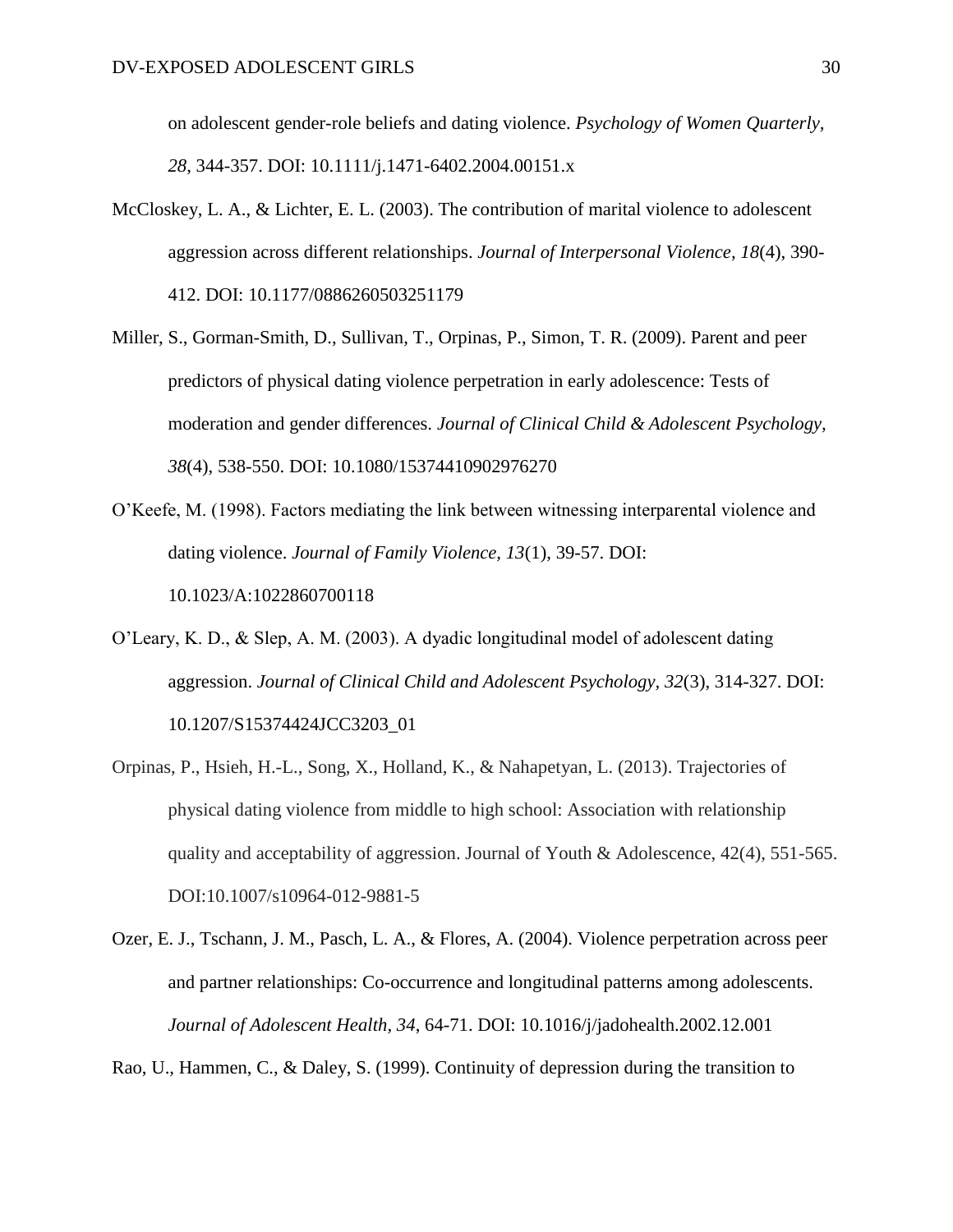adulthood: A 5-year longitudinal study of young women. *Journal of the American Academy of Child and Adolescent Psychiatry, 38*(7), 908-915. DOI: [10.1097/00004583-](http://dx.doi.org/10.1097/00004583-199907000-00022) [199907000-00022](http://dx.doi.org/10.1097/00004583-199907000-00022)

- Rich, C. L., Gidycz, C. A., Warkentin, J. B., Loh, C., & Weiland, P. (2005). Child and adolescent abuse and subsequent victimization: A prospective study. *Child Abuse & Neglect, 29*, 1373-1394. DOI: 10/1016/j.chiabu.2005.07.003
- Roberts, T. A., Auinger, P., & Klein, J. D. (2005). Intimate partner abuse and the reproductive health of sexually active female adolescents. *Journal of Adolescent Health, 36*, 380-385. DOI: [10.1016/j.jadohealth.2004.06.005](http://dx.doi.org/10.1016/j.jadohealth.2004.06.005)
- Rudolph, K., & Hammen, C. (1999). Age and gender determinants of stress exposure, generation, and reactions in youngsters: A transactional perspective. *Child Development, 70*, 660-677. DOI: 10.1111/1467-8624.00048
- Silverman, J. G., Raj, A., Mucci, L. A., & Hathaway, J. E. (2001). Dating violence against adolescent girls and associated substance use, unhealthy weight control, sexual risk behavior, pregnancy, and suicidality. *Journal of the American Medical Association, 286*(5), 572-579. DOI: 10.1001/jama.286.5.572
- Simons, R., Lin, K., & Gordon, L. (1998). Socialization in the family of origin and male dating violence: A prospective study. *Journal of Marriage and the Family, 60*, 467-478. DOI: 10.2307/353862
- Sroufe, L. A., & Rutter, M. (1984). The domain of developmental psychopathology. *Child Development, 55*, 17-29. DOI: 10.2307/1129832

Sussex, B., & Corcoran, K. (2005). The impact of domestic violence on depression in teen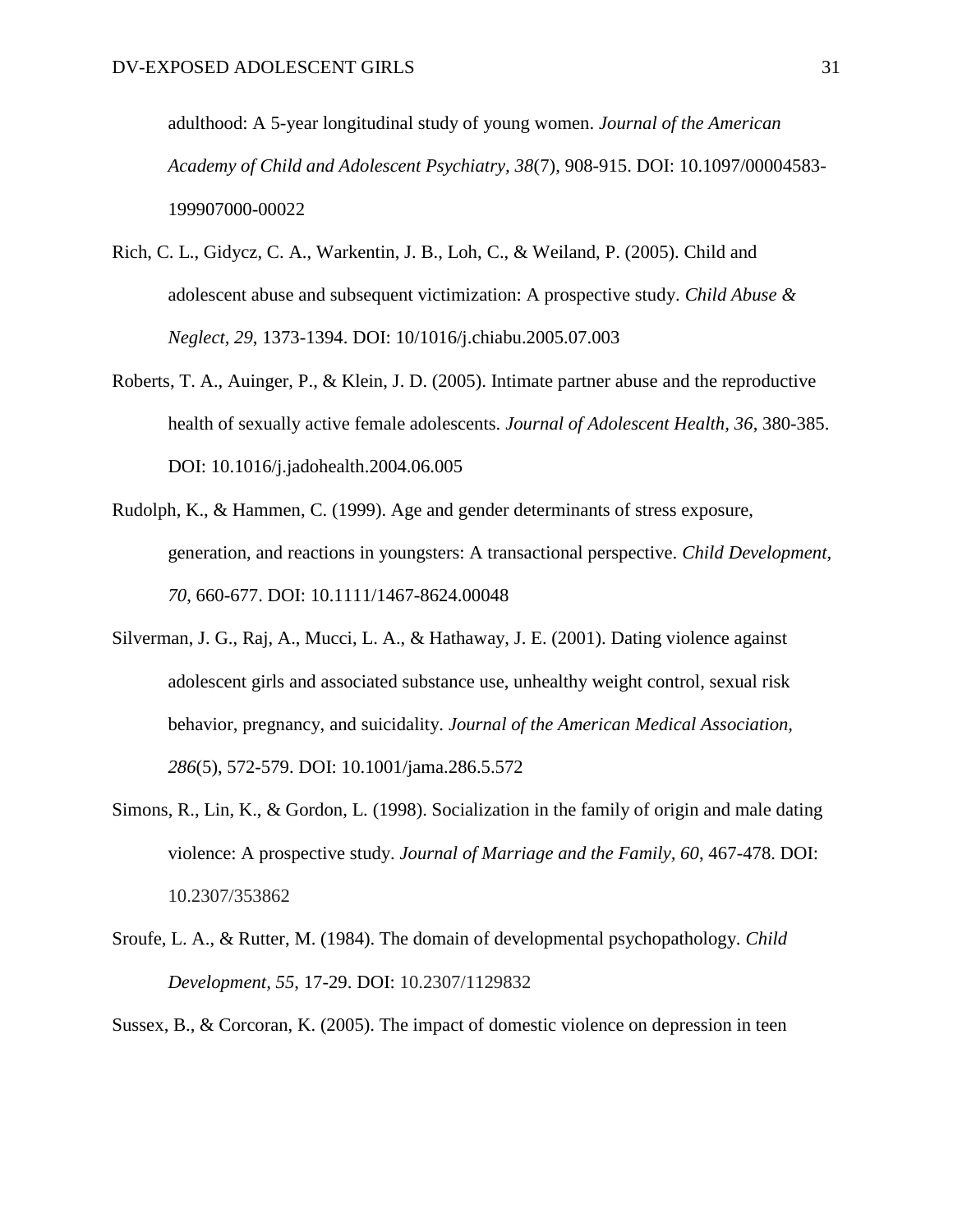mothers: Is the fear or threat of violence sufficient? *Brief Treatment and Crisis Intervention, 5*, 109-120.

- Teitelman, A. M., Dichter, M. E., Cederbaum, J. A., & Campbell, J. C. (2007). Intimate partner violence, condom use and HIV risk for adolescent girls: Gaps in the literature and future directions for research and intervention. *Journal of HIV/AIDS Prevention in Children & Youth, 8*(2), 65-93. DOI: 10.1300/J499v08n02\_05
- Vézina, J., Hébert, M., Poulin, F., Lavoie, F., Vitaro, F., & Tremblay, R. E. (2011). Risky lifestyle as a mediator of the relationship between deviant peer affiliation and dating violence victimization among adolescent girls. *Journal of Youth Adolescence, 40*, 814- 824. DOI: 10.1007/s10964-010-9602-x
- Whitchurch, G. G., & Constantine, L. L. (1993). Systems theory. In P. G. Boss, W. J. Doherty, R. LaRossa, W. R. Schumm, & S. K. Steinmetz (Eds.), Sourcebook of family theories and methods: A contextual approach (pp. 325-353). New York, NY: Plenum Press.
- Williams, T. S., Connolly, J., Pepler, D., Craig, W., & Laporte, L. (2008). Risk models of dating aggression across different adolescent relationships: A developmental psychopathology approach. *Journal of Consulting and Clinical Psychology, 76*, 622-632. DOI: [10.1037/0022-006X.76.4.622](http://psycnet.apa.org/doi/10.1037/0022-006X.76.4.622)
- Wingood, G. and DiClemente, R. (2000). Application of the theory of gender and power to examine HIV-related exposures, risk factors, and effective interventions for women. *Health Education & Behavior, 27*, 539-565.
- Wingood, G. M., DiClimente, R. J., McCree, D. H., Harrington, K., & Davies, S. L. (2001). Dating violence and the sexual health of black adolescent females. *Pediatrics, 107*, E72- E75. DOI: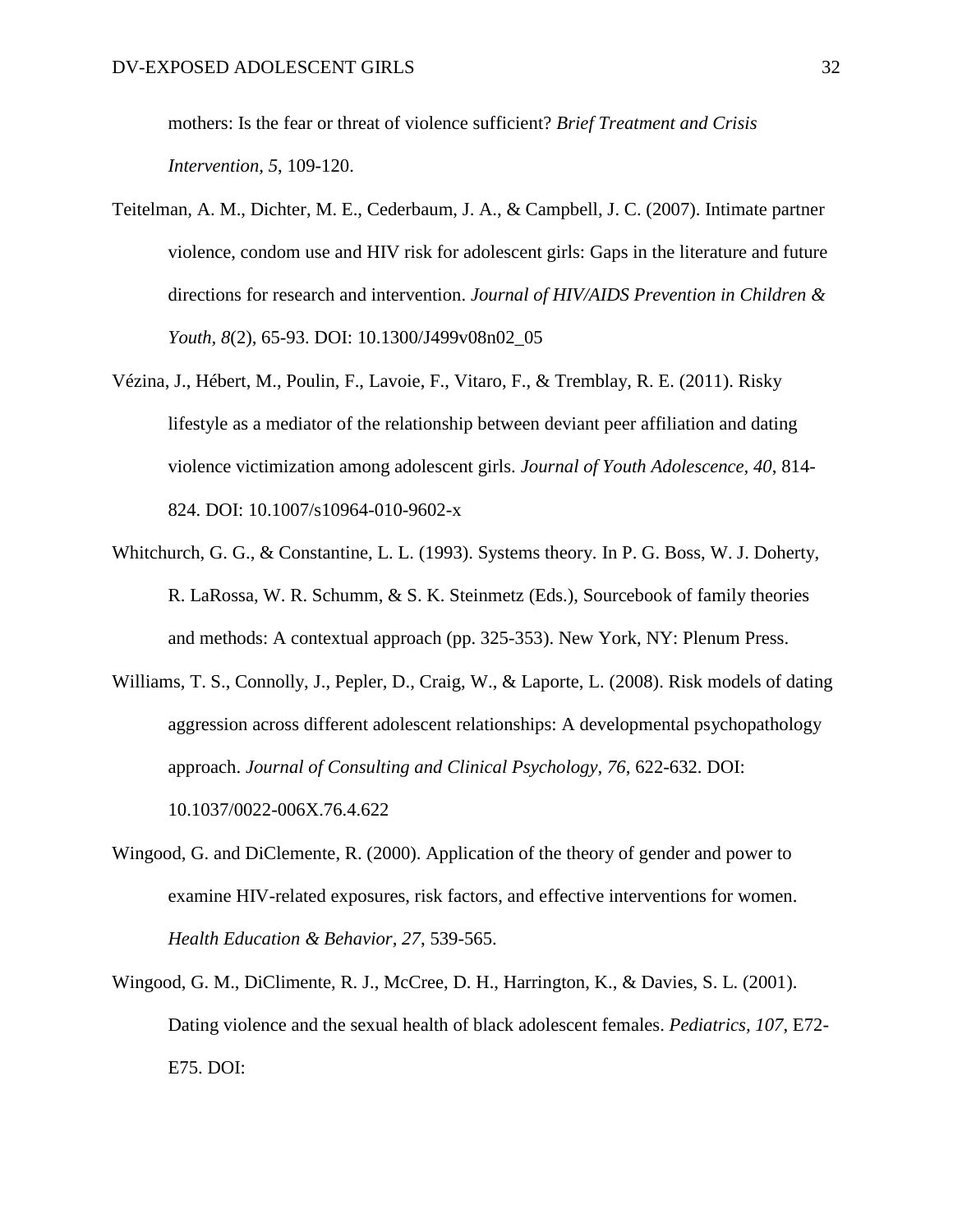- Wolfe, D., Scott, K., Reitzel-Jaffe, D., Wekerle, C., Grasley, C., & Straatman, A. (2001). Development and validation of the conflict in adolescent dating relationships inventory. *Psychological Assessment, 13*, 277-293. DOI: [10.1037/1040-3590.13.2.277](http://psycnet.apa.org/doi/10.1037/1040-3590.13.2.277)
- Wolfe, D., Wekerle, C., Scott, K., Straatman, A., Grasley, C., & Reitzel-Jaffe, D. (2003). Dating violence prevention with at-risk youth: A controlled outcome evaluation. *Journal of Consulting & Clinical Psychology, 71*, 279-291. DOI: [10.1037/0022-006X.71.2.279](http://psycnet.apa.org/doi/10.1037/0022-006X.71.2.279)

Figure 1. *Number of Days in a Romantic Relationship by DV Type (Perpetration and/or Victimization)*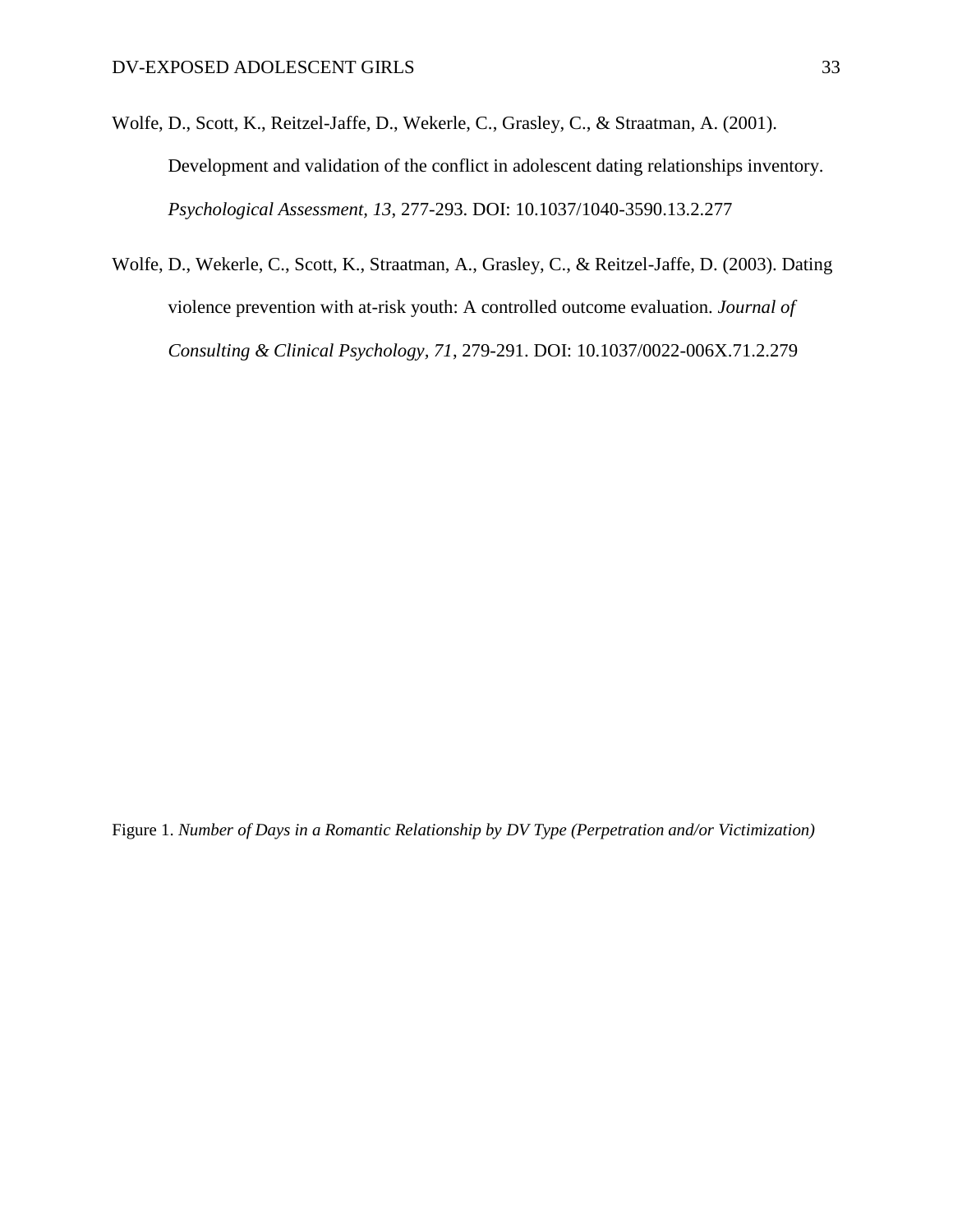

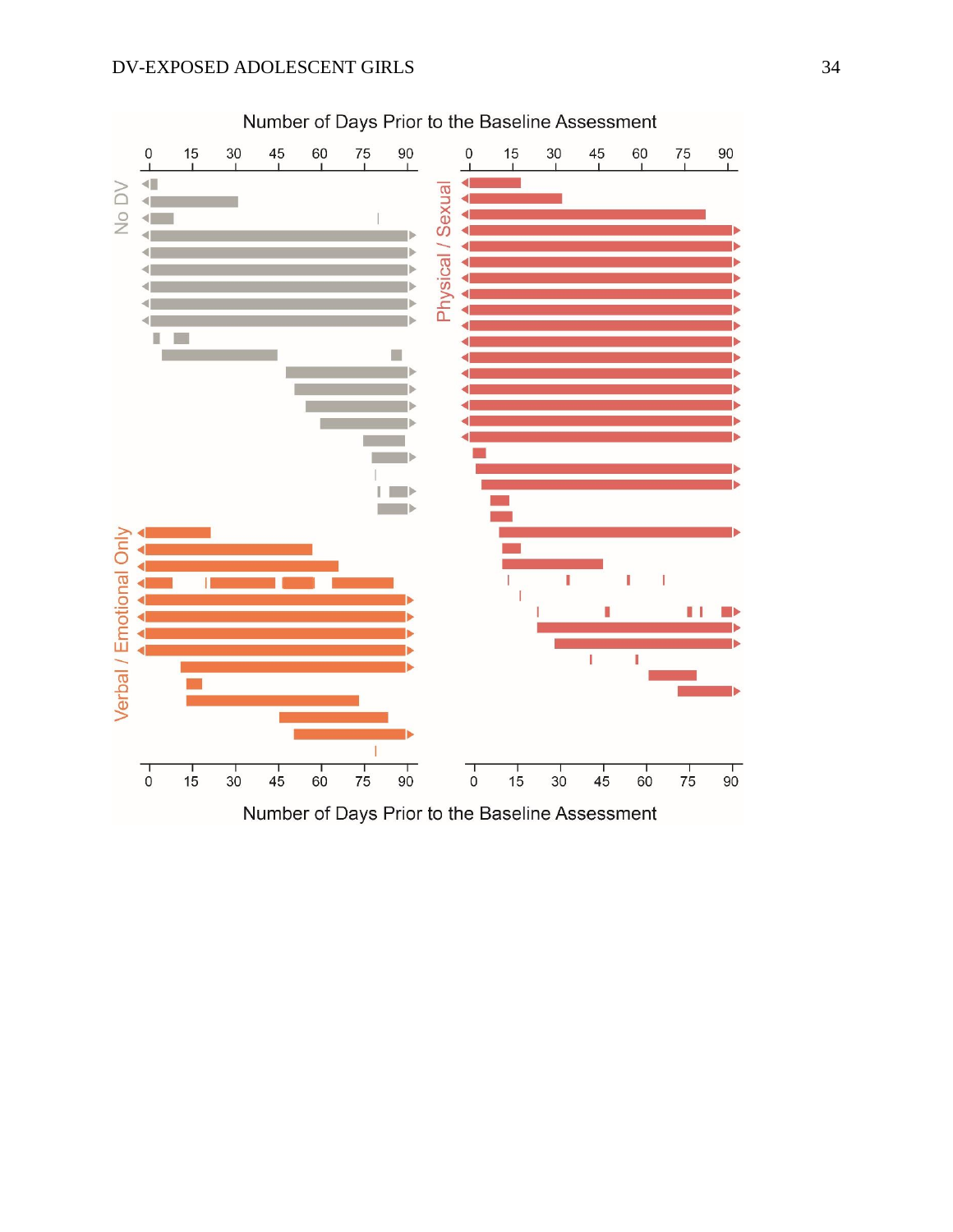|                                      | $N$ (%)/ $M$ (SD) Scale Range |           |
|--------------------------------------|-------------------------------|-----------|
| Race                                 |                               |           |
| American Indian or Alaskan Native    | 9(8%)                         |           |
| Asian                                | 3(3%)                         |           |
| <b>Black</b>                         | 38 (35%)                      |           |
| White                                | 24 (22%)                      |           |
| <b>Other Race</b>                    | 50 (46%)                      |           |
| Ethnicity (% Hispanic)               | 54 (50%)                      |           |
| Age                                  | 15.75(.94)                    | $15 - 18$ |
| Free or reduced-price lunch          | 88 (81%)                      |           |
| Mother figure at home                | 105 (96%)                     |           |
| Father figure at home                | 67(62%)                       |           |
| Had vaginal sex                      | 48 (44%)                      |           |
| Used condom at last sex              | 31 (65%)                      |           |
| Acceptance of Couple Violence        | 1.46(.50)                     |           |
| Partner-Related Condom Self-Efficacy | 1.87(.85)                     | $1 - 4$   |
| <b>HIV Knowledge</b>                 | 12.03(3.53)                   | $1 - 5$   |
| <b>Beck Depression Inventory-II</b>  | 16.75(11.33)                  | $1 - 4$   |
| Delinquency                          | 96 (89%)                      |           |
| Ever drank alcohol                   | 74 (68%)                      |           |
| Ever used marijuana                  | 45 (41%)                      |           |

# Table 1. *Unadjusted Descriptive Statistics: Baseline Sample*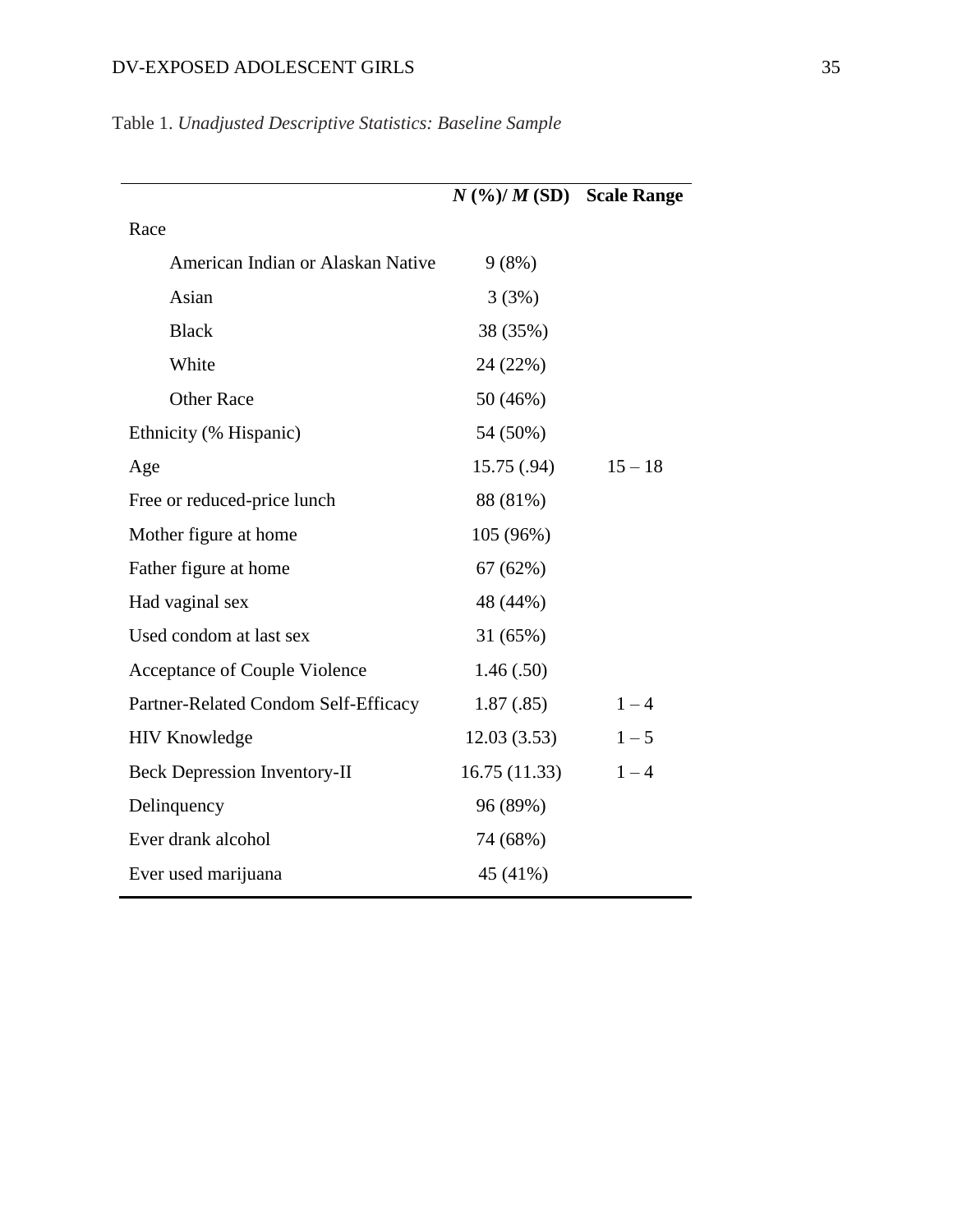Table 2. *Relationship Characteristics*

|                                                   | $N(\%)$  |
|---------------------------------------------------|----------|
| Dating Violence                                   |          |
| None                                              | 10(12%)  |
| Psychological                                     | 31 (36%) |
| Physical/Sexual                                   | 46 (53%) |
| Relationship Length                               |          |
| $<$ 30 Days                                       | 23 (34%) |
| 30-59 Days                                        | 11 (16%) |
| 60-89 Days                                        | 10(15%)  |
| $90+$ Days                                        | 24 (35%) |
| # of relationships with break-ups/re-partnerships | 8 (12%)  |
| # of participants with concurrent partnerships    | 8(7%)    |

Note. N=87 relationships among 109 participants; N=68 had valid relationship length data, and N=36 were observed to begin during the 90-day study period.